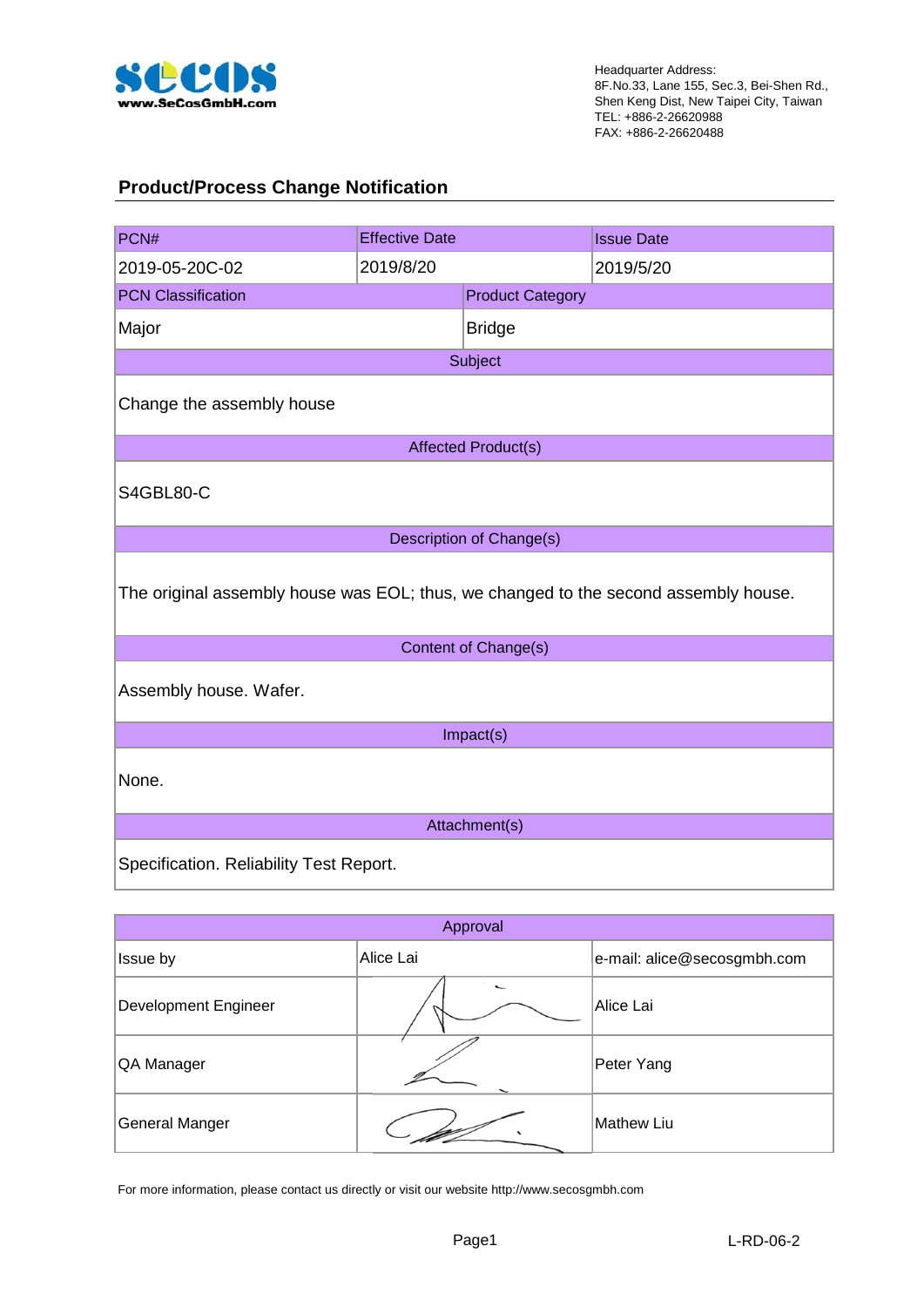

Headquarter Address: 8F.No.33, Lane 155, Sec.3, Bei-Shen Rd., Shen Keng Dist, New Taipei City, Taiwan TEL: +886-2-26620988 FAX: +886-2-26620488



Page2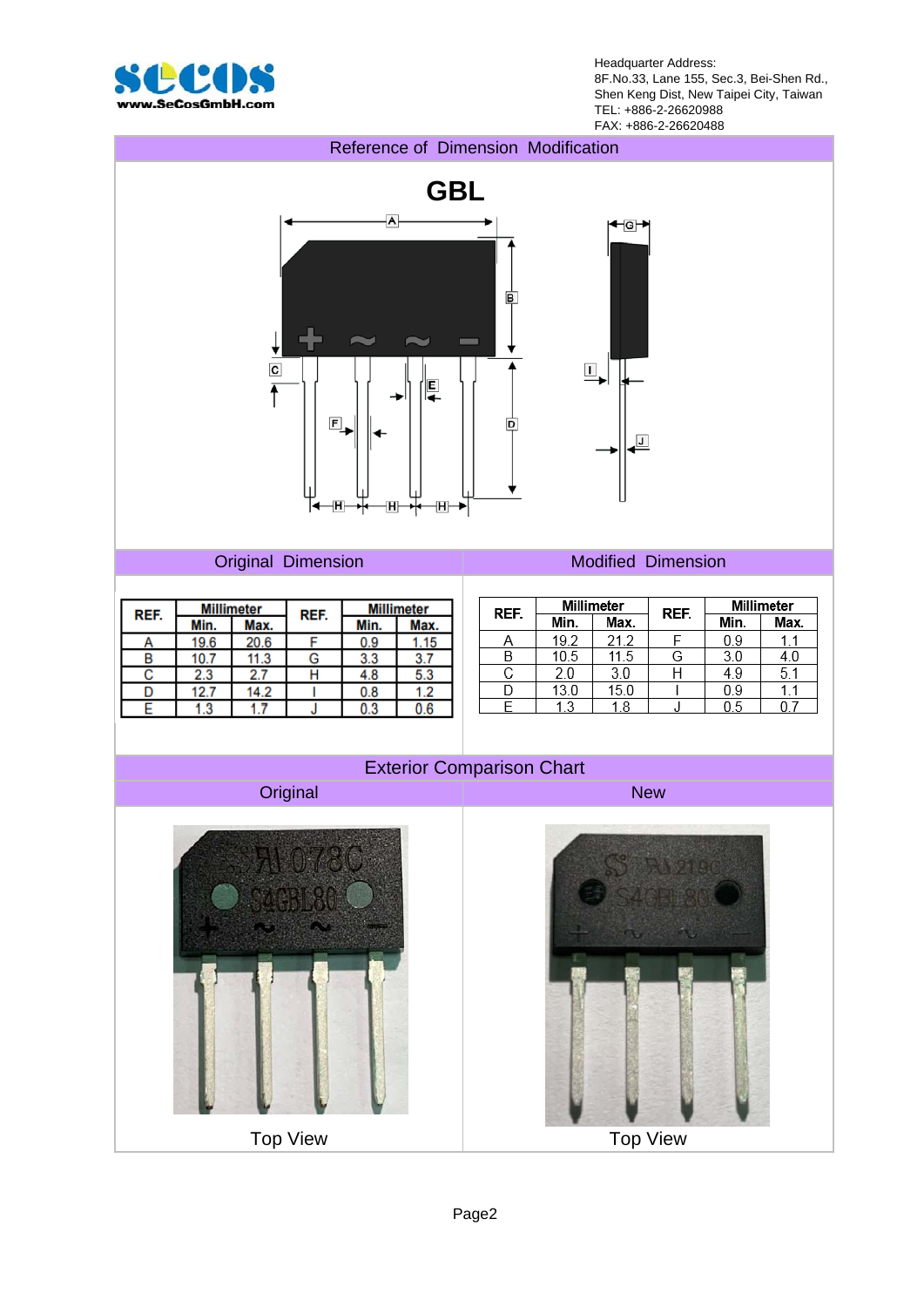

### **S4GBL80-C**

**800V, 4A** 

#### RoHS Compliant Product A suffix of "-C" specifies halogen & lead-free

#### **FEATURES**

- $\bullet$   $I_0$ : 4A
- $\bullet$  VRRM : 800V
- Glass passivated chip
- High surge forward current capability

#### **APPLICATIONS**

 General purpose 1 phase Bridge rectifier applications



**GBL** 

| REF. |            | <b>Millimeter</b> | REF. | <b>Millimeter</b> |      |  |
|------|------------|-------------------|------|-------------------|------|--|
|      | Min.       | Max.              |      | Min.              | Max. |  |
|      | 19.2       | 21.2              |      | 0.9               |      |  |
| В    | 10.5       | 11.5              | G    | 3.0               | 4.0  |  |
|      | 2.0        | 3.0               | ۲    | 4.9               | 5.1  |  |
|      | 13.0       | 15.0              |      | 0.9               |      |  |
|      | 1.3<br>1.8 |                   |      | 0.5               |      |  |

#### **MAXIMUM RATINGS AND ELECTRICAL CHARACTERISTICS**

(Rating 25°C ambient temperature unless otherwise specified. Single phase half wave, 60Hz, resistive or inductive load. For capacitive load, de-rate current by 20%.)

| <b>Parameter</b>                                                                       | Symbol                 | Rating      | Unit             |
|----------------------------------------------------------------------------------------|------------------------|-------------|------------------|
| Maximum Recurrent Peak Reverse Voltage                                                 | V <sub>RRM</sub>       | 800         | V                |
| Average Rectified Output Current @ 60Hz sine wave,<br>R-load, $T_A = 25^{\circ}C$      | lo.                    | 4.0         | A                |
| Peak Forward Surge Current 8.3ms single half                                           | <b>IFSM</b>            | 150         | A                |
| Current Squared Time <sup>1</sup>                                                      | $l^2t$                 | 93          | A <sup>2</sup> S |
| Peak Forward Voltage@ I <sub>FM</sub> =2.0A, Pulse measurement,<br>Rating of per diode | <b>V</b> <sub>FM</sub> |             | V                |
| Peak Reverse Current@ VRM=VRRM, Pulse<br>measurement, Rating of per diode              | <b>I</b> RRM           | 5           | μA               |
| <b>Typical Thermal Resistance</b>                                                      | Reja                   | 47          |                  |
| <b>Typical Thermal Resistance</b>                                                      | $R_{\theta$ JC         | 10          | $\degree$ C / W  |
| Junction and Storage temperature range                                                 | $T_J$ , $T_{STG}$      | $-55$ ~+150 | $^{\circ}C$      |

Notes:

1. 1ms≤t<8.3ms T<sub>J</sub>=25°C, Rating of per diode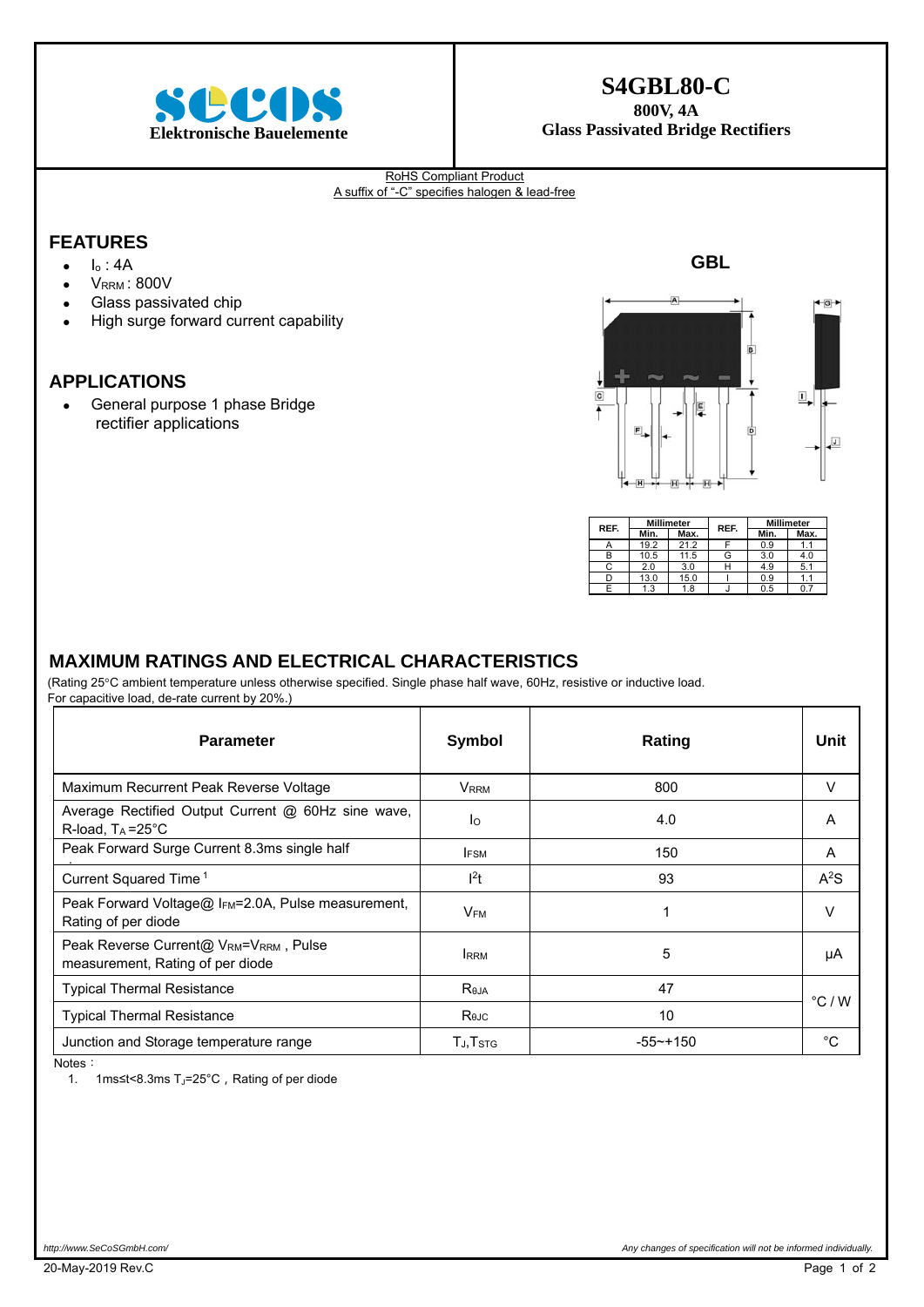

### **S4GBL80-C**

**800V, 4A** 

#### **RATINGS AND CHARACTERISTIC CURVES**

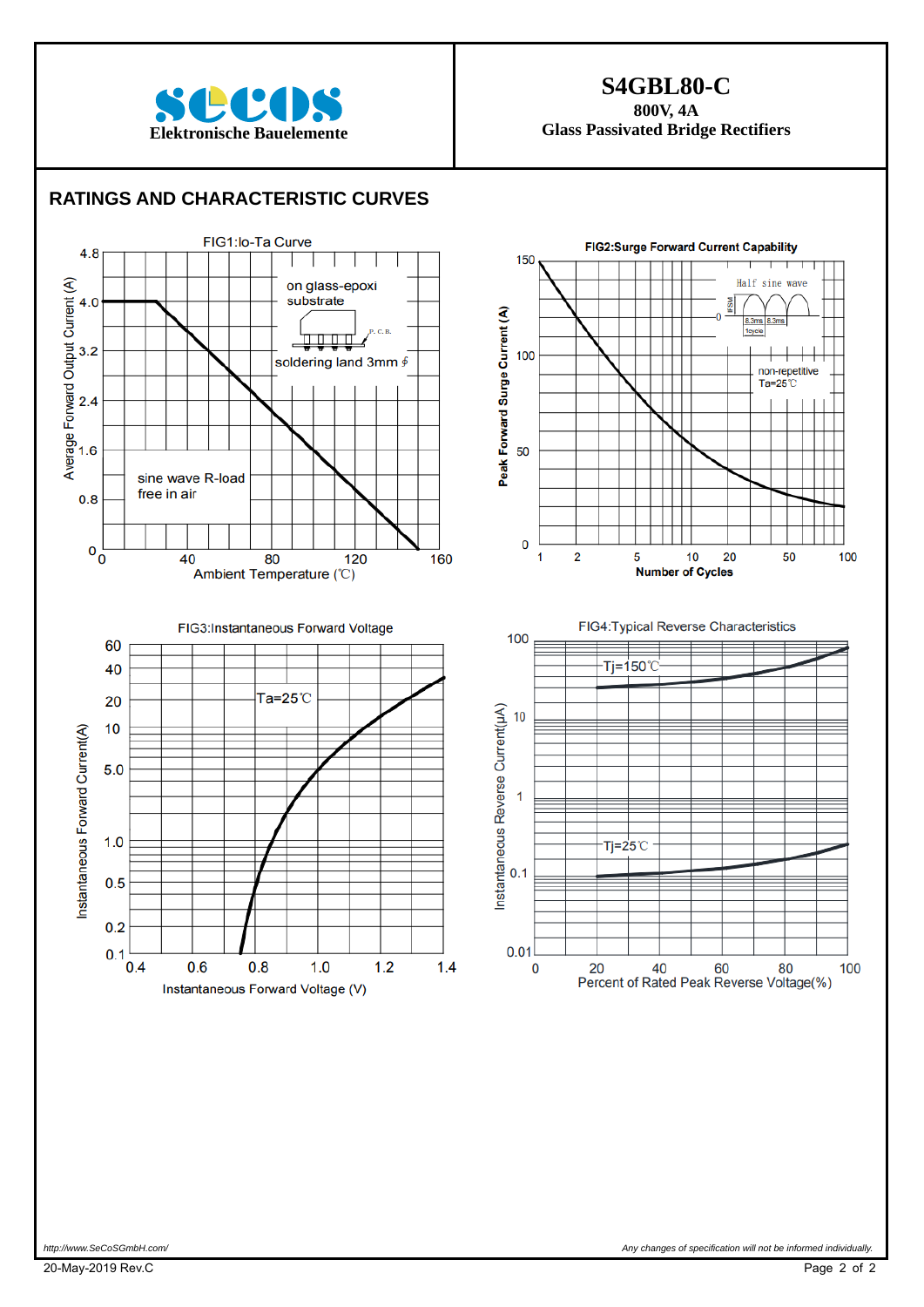

## **Reliability Testing Summary Report**

Date: 2019/05/17 Document No.: SM19-05-S4GBL80

| <b>Test Item</b>                                                      | P/N       | <b>Test Condition</b>                                       | (LTPD) | <b>Sample</b><br><b>Numbers</b> | <b>Allow Fall</b><br><b>Numbers</b> | Fall<br><b>Numbers</b> | <b>Result</b> |
|-----------------------------------------------------------------------|-----------|-------------------------------------------------------------|--------|---------------------------------|-------------------------------------|------------------------|---------------|
| <b>HTRB</b><br>High Temp<br><b>Reverse Bias</b>                       | S4GBL80-C | $150 \pm 10^{\circ}$ C, 80% VR,<br>$T = 1000$ hrs           |        | 77                              | $\mathbf 0$                         | $\mathbf 0$            | <b>ACC</b>    |
| <b>HTSL</b><br><b>High Temperature</b><br>Storage Life                | S4GBL80-C | $150^{\circ}$ C, T = 1000 hrs                               |        | 77                              | $\mathbf 0$                         | $\mathbf 0$            | <b>ACC</b>    |
| <b>PCT</b><br><b>Pressure Cooker</b><br><b>Test</b>                   | S4GBL80-C | 121°C, 29.7PSIG,<br>168 hrs                                 |        | 77                              | $\overline{0}$                      | $\mathbf 0$            | <b>ACC</b>    |
| <b>TCT</b><br>Temperature<br><b>Cycle Test</b>                        | S4GBL80-C | $-55^{\circ}$ C/30min,<br>150°C/30min,<br>For 1000 Cycle    |        | 77                              | $\overline{0}$                      | $\mathbf 0$            | <b>ACC</b>    |
| <b>THT</b><br><b>High Temperature</b><br><b>High Humidity</b><br>Test | S4GBL80-C | $85 \pm 2^{\circ}$ C, RH= $85 \pm 5\%$ ,<br>1000 hrs        |        | 77                              | $\overline{0}$                      | $\mathbf 0$            | <b>ACC</b>    |
| Solder<br>Resistance<br><b>DITY</b>                                   | S4GBL80-C | $270^{\circ}$ C $\pm$ 5 $^{\circ}$ C<br>$7$ Sec $+2/-0$ Sec |        | 10                              | $\mathbf 0$                         | $\mathbf 0$            | <b>ACC</b>    |
|                                                                       |           |                                                             |        |                                 |                                     |                        |               |
|                                                                       |           |                                                             |        |                                 |                                     |                        |               |
| Judgment:<br>qualified                                                |           | unqualified                                                 |        |                                 |                                     |                        |               |
|                                                                       |           | Testing Start Date: 2019.03.25 Testing End Date: 2019.05.17 |        |                                 |                                     |                        |               |
| <b>Tester: King Huang</b>                                             |           | <b>Approval: Peter Yang</b>                                 |        |                                 |                                     |                        |               |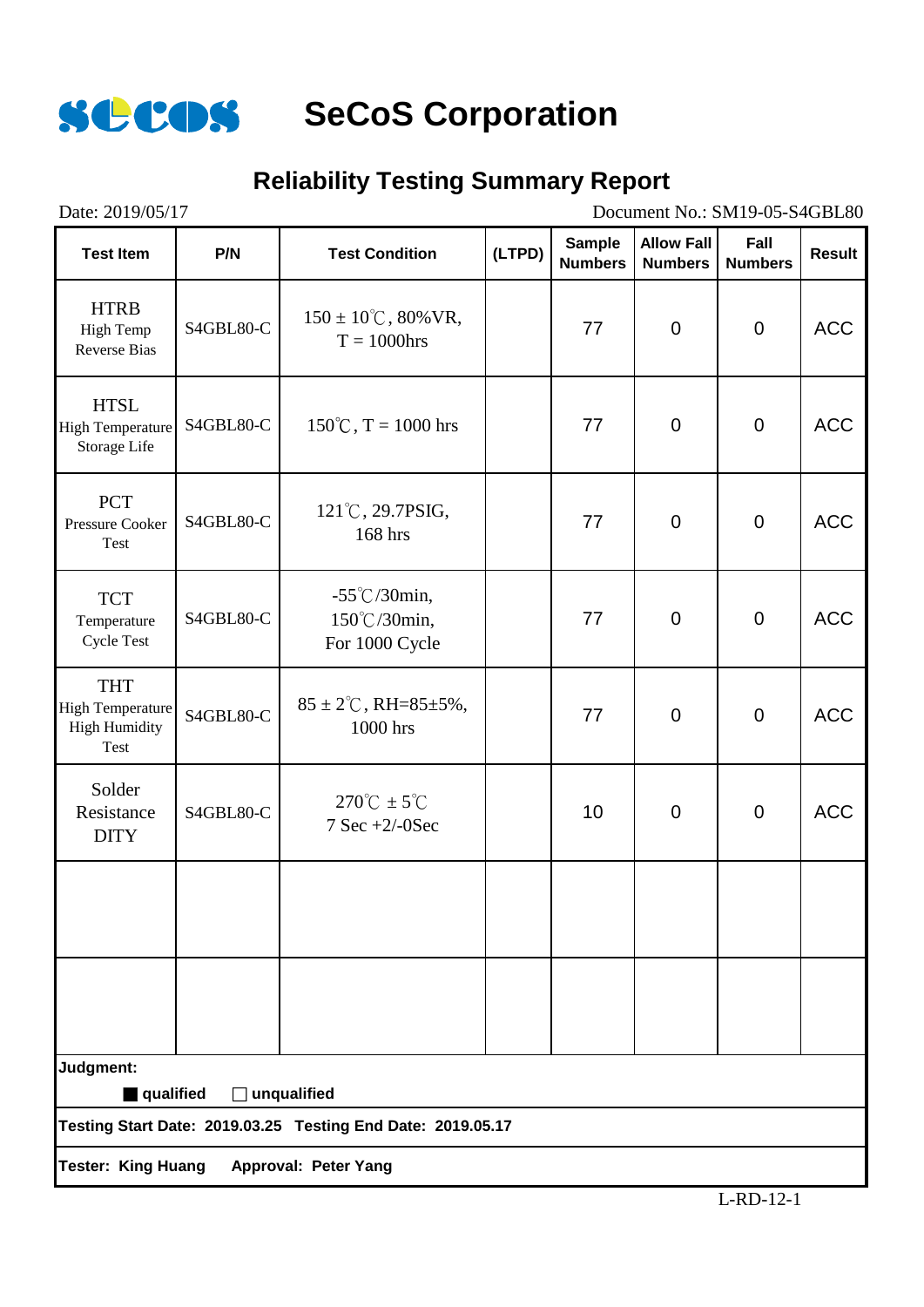

## **Electrical Test Data**

Report No : T190517-S4GBL80 Part No : S4GBL80-C Test Equipment: JUNO Test System DTS-1000 Test Condition: 25℃ Test Date: 2019.03.25 Test Standard : Specifications Operator: Bruce Chang Test Condition : VF<1000mV@IF=2A, IR<5uA@VR=800V

|                 |         | $AC2 \rightarrow +$   | $\rightarrow$ AC1 |                       |  |
|-----------------|---------|-----------------------|-------------------|-----------------------|--|
| N <sub>o</sub>  | VF(mV)  | IR(uA)                | VF(mV)            | IR(uA)                |  |
|                 | 882.8mV | 0.148uA               | 882.1mV           | 0.149uA               |  |
| $\overline{2}$  | 883.3mV | 0.180uA               | 881.7mV           | 0.154uA               |  |
| $\overline{3}$  | 883.1mV | 0.159uA               | 881.9mV           | 0.160uA               |  |
| $\overline{4}$  | 882.9mV | $\overline{0.154}$ uA | 882.3mV           | 0.165uA               |  |
| $\overline{5}$  | 883.0mV | 0.181uA               | 881.0mV           | 0.155uA               |  |
| 6               | 880.5mV | 0.147uA               | 881.6mV           | 0.185uA               |  |
| $\overline{7}$  | 882.7mV | 0.183uA               | 884.4mV           | 0.191uA               |  |
| $\overline{8}$  | 881.6mV | 0.158uA               | 883.7mV           | 0.155uA               |  |
| 9               | 884.9mV | 0.148uA               | 882.6mV           | 0.169uA               |  |
| $\overline{10}$ | 880.9mV | $0.168$ uA            | 883.7mV           | 0.159uA               |  |
| 11              | 883.9mV | $\overline{0.148}$ uA | 884.5mV           | $\overline{0.190}$ uA |  |
| 12              | 882.4mV | 0.187uA               | 883.9mV           | 0.189uA               |  |
| 13              | 883.7mV | 0.150uA               | 881.4mV           | 0.180uA               |  |
| 14              | 882.8mV | 0.184uA               | 884.7mV           | 0.181uA               |  |
| 15              | 884.9mV | 0.151uA               | 883.5mV           | 0.148uA               |  |
| $\overline{16}$ | 882.2mV | 0.182uA               | 883.0mV           | 0.149uA               |  |
| $\overline{17}$ | 881.8mV | 0.163uA               | 882.8mV           | 0.145uA               |  |
| 18              | 882.6mV | $0.169$ uA            | 883.3mV           | 0.179uA               |  |
| 19              | 883.7mV | 0.166uA               | 884.8mV           | $0.165$ uA            |  |
| 20              | 883.2mV | 0.170uA               | 880.9mV           | 0.150uA               |  |
| 21              | 882.0mV | 0.151uA               | 882.2mV           | 0.189uA               |  |
| 22              | 882.3mV | 0.182uA               | 882.8mV           | 0.145uA               |  |
| 23              | 884.2mV | 0.174uA               | 881.8mV           | 0.191uA               |  |
| 24              | 883.3mV | 0.172uA               | 881.4mV           | 0.147uA               |  |
| $\overline{25}$ | 883.2mV | 0.145uA               | 883.1mV           | 0.178uA               |  |
| 26              | 884.3mV | 0.162uA               | 883.4mV           | 0.191uA               |  |
| 27              | 881.0mV | 0.150uA               | 884.2mV           | 0.171uA               |  |
| 28              | 882.6mV | 0.160uA               | 882.7mV           | 0.185uA               |  |
| 29              | 881.4mV | 0.153uA               | 881.6mV           | 0.176uA               |  |
| 30              | 881.1mV | 0.158uA               | 880.2mV           | 0.152uA               |  |
| $\overline{31}$ | 883.8mV | 0.187uA               | 881.2mV           | 0.162uA               |  |
| 32              | 884.6mV | 0.189uA               | 884.8mV           | 0.165uA               |  |
| $\overline{33}$ | 882.0mV | 0.174uA               | 880.3mV           | 0.190 <sub>u</sub> A  |  |
| 34              | 884.6mV | 0.151uA               | 884.7mV           | 0.185uA               |  |
| $\overline{35}$ | 882.9mV | 0.157uA               | 883.1mV           | 0.183uA               |  |
| 36              | 884.8mV | $0.168$ u $A$         | 884.8mV           | 0.160uA               |  |
| 37              | 882.4mV | 0.153uA               | 884.3mV           | 0.190uA               |  |
| 38              | 882.0mV | 0.162uA               | 882.9mV           | 0.160uA               |  |
| 39              | 881.0mV | 0.157uA               | 880.8mV           | 0.186uA               |  |
| 40              | 882.3mV | 0.160uA               | 881.1mV           | 0.148uA               |  |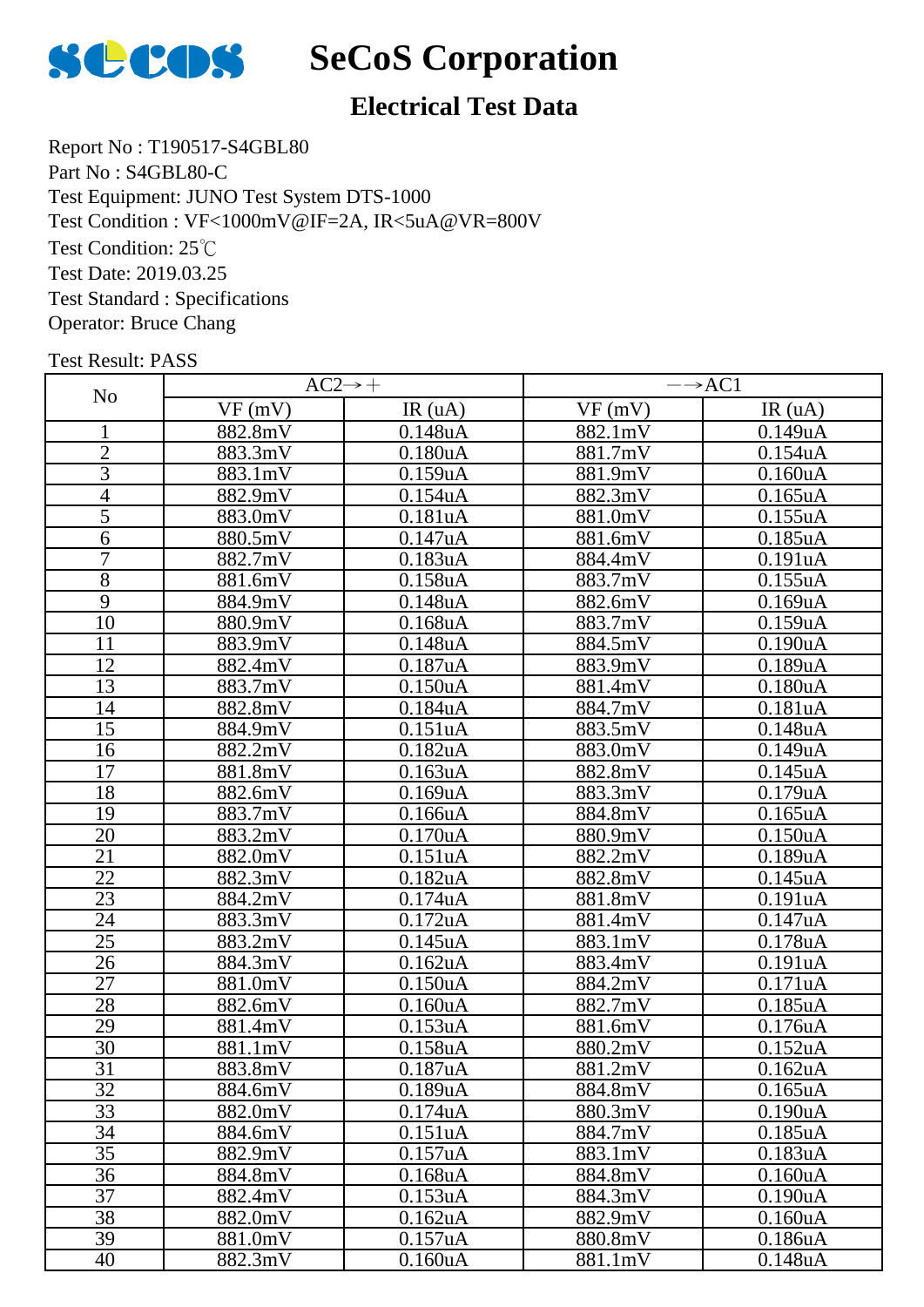

## **Electrical Test Data**

Report No : T190517-S4GBL80 Part No : S4GBL80-C Test Equipment: JUNO Test System DTS-1000 Test Condition: 25℃ Test Date: 2019.03.25 Test Standard : Specifications Operator: Bruce Chang Test Condition : VF<1000mV@IF=2A, IR<5uA@VR=800V

|                 |         | $AC2 \rightarrow +$   | $\rightarrow$ AC1 |                       |  |
|-----------------|---------|-----------------------|-------------------|-----------------------|--|
| N <sub>o</sub>  | VF(mV)  | IR(uA)                | VF(mV)            | IR(uA)                |  |
| 41              | 880.2mV | 0.177uA               | 880.4mV           | 0.161uA               |  |
| 42              | 883.9mV | 0.152uA               | 880.9mV           | 0.151uA               |  |
| 43              | 880.3mV | 0.190uA               | 880.9mV           | 0.182uA               |  |
| 44              | 883.1mV | 0.177uA               | 883.9mV           | 0.181uA               |  |
| 45              | 884.0mV | 0.171uA               | 884.9mV           | 0.157uA               |  |
| 46              | 882.3mV | 0.177uA               | 882.5mV           | 0.153uA               |  |
| $\overline{47}$ | 881.4mV | 0.183uA               | 880.4mV           | 0.161uA               |  |
| 48              | 883.8mV | 0.183uA               | 881.2mV           | $0.189$ uA            |  |
| 49              | 883.3mV | 0.161uA               | 880.6mV           | 0.191uA               |  |
| $\overline{50}$ | 884.5mV | 0.160uA               | 883.2mV           | 0.151uA               |  |
| $\overline{51}$ | 884.9mV | 0.150uA               | 881.3mV           | $\overline{0.1}$ 73uA |  |
| 52              | 880.4mV | 0.173uA               | 882.6mV           | 0.186uA               |  |
| $\overline{53}$ | 882.5mV | 0.157uA               | 884.6mV           | 0.152uA               |  |
| $\overline{54}$ | 884.4mV | 0.154uA               | 883.7mV           | 0.146uA               |  |
| 55              | 882.0mV | 0.174uA               | 883.4mV           | 0.170uA               |  |
| 56              | 882.4mV | $\overline{0.1}$ 74uA | 881.9mV           | 0.177uA               |  |
| 57              | 881.4mV | 0.146uA               | 880.8mV           | 0.177uA               |  |
| $\overline{58}$ | 880.4mV | 0.184uA               | 881.7mV           | 0.179uA               |  |
| 59              | 884.8mV | 0.184uA               | 880.4mV           | 0.151uA               |  |
| 60              | 883.7mV | 0.160uA               | 884.0mV           | 0.152uA               |  |
| 61              | 881.8mV | $0.189$ u $A$         | 880.9mV           | 0.184uA               |  |
| 62              | 884.6mV | 0.145uA               | 883.7mV           | 0.181uA               |  |
| 63              | 884.7mV | 0.187uA               | 882.8mV           | 0.151uA               |  |
| 64              | 884.9mV | 0.174uA               | 880.3mV           | 0.146uA               |  |
| 65              | 884.9mV | $\overline{0.170}$ uA | 881.8mV           | 0.183uA               |  |
| 66              | 884.9mV | 0.184uA               | 884.0mV           | 0.147uA               |  |
| 67              | 882.5mV | $\overline{0.187}$ uA | 882.4mV           | 0.148uA               |  |
| 68              | 883.0mV | 0.147uA               | 883.3mV           | 0.187uA               |  |
| 69              | 884.6mV | 0.160uA               | 882.2mV           | 0.171uA               |  |
| 70              | 883.4mV | 0.183uA               | 884.9mV           | 0.159uA               |  |
| 71              | 883.2mV | 0.174uA               | 881.6mV           | 0.163uA               |  |
| $\overline{72}$ | 883.7mV | 0.180 <sub>u</sub> A  | 880.5mV           | 0.150uA               |  |
| 73              | 880.8mV | 0.170uA               | 883.9mV           | 0.181uA               |  |
| 74              | 883.1mV | 0.182uA               | 884.5mV           | 0.167uA               |  |
| $\overline{75}$ | 884.3mV | 0.185uA               | 884.2mV           | 0.175uA               |  |
| 76              | 883.3mV | 0.189uA               | 881.0mV           | 0.167uA               |  |
| 77              | 881.1mV | 0.179uA               | 884.0mV           | 0.167uA               |  |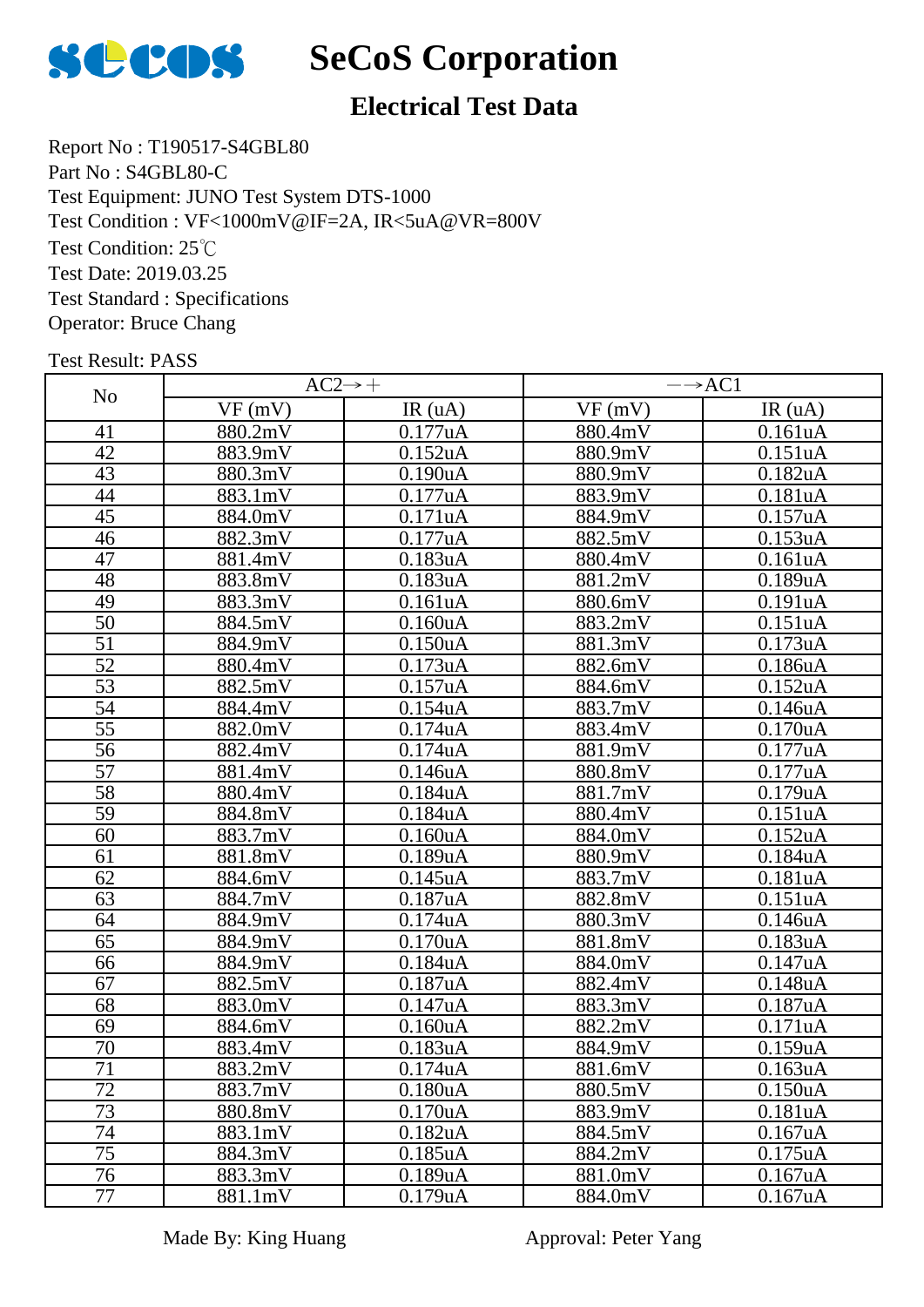

## **High Temperature Reverse Bias Test Data**

Report No : T190517-S4GBL80 Part No : S4GBL80-C Test Equipment: JUNO Test System DTS-1000 Test Condition:  $150 \pm 10^{\circ}$ C,  $80\%$  VR, T = 1000 hrs Test Date: 2019.03.26 ~ 2019.05.08 Test Standard : JESD22 STANDER Method-A108 Operator: Bruce Chang Test Condition : VF<1000mV@IF=2A, IR<5uA@VR=800V

|                 |         |                      | <b>B</b> efore |                      |         |                      | After           |                      |  |
|-----------------|---------|----------------------|----------------|----------------------|---------|----------------------|-----------------|----------------------|--|
| N <sub>o</sub>  | AC2     | $\rightarrow +$      |                | $\rightarrow$ AC1    | AC2     | $\rightarrow +$      |                 | $\rightarrow$ AC1    |  |
|                 | VF(mV)  | IR(uA)               | VF(mV)         | IR(uA)               | VF(mV)  | IR(uA)               | VF(mV)          | IR(uA)               |  |
|                 | 882.4mV | 0.150 <sub>u</sub> A | 883.7mV        | $0.165$ uA           | 881.5mV | 0.179uA              | 883.9mV         | 0.188uA              |  |
| $\overline{2}$  | 883.4mV | 0.187uA              | 885.0mV        | 0.180 <sub>u</sub> A | 881.8mV | 0.172uA              | 883.2mV         | 0.182 <sub>u</sub> A |  |
| 3               | 880.4mV | 0.173uA              | 881.4mV        | 0.178 <sub>u</sub> A | 880.6mV | 0.148uA              | 880.2mV         | 0.162 <sub>u</sub> A |  |
| $\overline{4}$  | 883.6mV | 0.176uA              | 881.3mV        | 0.163uA              | 882.9mV | 0.190 <sub>u</sub> A | 881.2mV         | 0.146uA              |  |
| 5               | 880.4mV | 0.169uA              | 883.5mV        | 0.186uA              | 882.4mV | 0.152uA              | 884.5mV         | 0.166uA              |  |
| 6               | 880.2mV | 0.156uA              | 884.0mV        | 0.179uA              | 884.4mV | 0.176uA              | 880.8mV         | 0.153uA              |  |
| 7               | 883.1mV | $0.160u$ A           | 880.9mV        | 0.165uA              | 882.9mV | 0.148uA              | 880.1mV         | 0.190uA              |  |
| 8               | 881.4mV | 0.148uA              | 884.6mV        | 0.173uA              | 884.7mV | 0.175uA              | 881.1mV         | 0.181uA              |  |
| 9               | 884.7mV | 0.181uA              | 882.4mV        | 0.187uA              | 884.9mV | 0.173uA              | 884.2mV         | 0.184uA              |  |
| 10              | 881.5mV | 0.172 <sub>u</sub> A | 884.8mV        | 0.157uA              | 883.0mV | 0.153uA              | 880.7mV         | 0.159uA              |  |
| 11              | 884.2mV | 0.154uA              | 883.9mV        | 0.152 <sub>u</sub> A | 882.2mV | 0.179uA              | 882.3mV         | 0.183uA              |  |
| 12              | 881.2mV | 0.185uA              | 882.7mV        | 0.176uA              | 881.7mV | 0.158uA              | 883.8mV         | 0.182uA              |  |
| 13              | 883.7mV | 0.165uA              | 880.9mV        | 0.176uA              | 880.5mV | 0.190 <sub>u</sub> A | 880.9mV         | 0.189uA              |  |
| 14              | 880.1mV | 0.178uA              | 882.9mV        | 0.167uA              | 880.2mV | 0.188uA              | 881.3mV         | 0.173uA              |  |
| 15              | 884.1mV | 0.172uA              | 882.2mV        | 0.154uA              | 882.2mV | 0.174uA              | 881.4mV         | 0.168 <sub>u</sub> A |  |
| 16              | 881.5mV | 0.166uA              | 882.6mV        | 0.172 <sub>u</sub> A | 882.7mV | $0.167$ uA           | 880.7mV         | 0.177uA              |  |
| 17              | 883.4mV | 0.182uA              | 882.2mV        | 0.184uA              | 883.5mV | $0.165$ uA           | 882.0mV         | 0.149uA              |  |
| 18              | 883.0mV | 0.187uA              | 884.5mV        | 0.184uA              | 884.7mV | 0.167uA              | 883.1mV         | 0.172uA              |  |
| 19              | 882.2mV | 0.161uA              | 884.8mV        | 0.154uA              | 883.4mV | 0.181uA              | 881.4mV         | 0.150 <sub>u</sub> A |  |
| 20              | 881.0mV | 0.146uA              | 884.5mV        | 0.169uA              | 882.2mV | 0.150uA              | 881.2mV         | 0.183uA              |  |
| 21              | 881.8mV | 0.181uA              | 881.7mV        | 0.189uA              | 882.2mV | 0.191uA              | 882.6mV         | 0.179uA              |  |
| 22              | 880.6mV | 0.181uA              | 882.0mV        | 0.172uA              | 884.8mV | 0.173uA              | 884.7mV         | 0.159uA              |  |
| 23              | 883.7mV | 0.160 <sub>u</sub> A | 882.0mV        | 0.170uA              | 883.3mV | 0.153uA              | 883.1mV         | 0.151uA              |  |
| 24              | 883.6mV | 0.156uA              | 884.5mV        | 0.188uA              | 881.7mV | 0.169uA              | 882.8mV         | 0.176uA              |  |
| 25              | 884.5mV | 0.156uA              | 883.0mV        | 0.177uA              | 880.7mV | 0.153uA              | 882.5mV         | 0.183uA              |  |
| 26              | 881.6mV | 0.181uA              | 882.6mV        | 0.162 <sub>u</sub> A | 882.8mV | 0.179uA              | 883.9mV         | 0.187uA              |  |
| 27              | 883.7mV | 0.175uA              | 881.2mV        | 0.189uA              | 884.5mV | $0.165$ uA           | 882.2mV         | 0.177uA              |  |
| 28              | 881.6mV | 0.169uA              | 881.8mV        | 0.173uA              | 882.4mV | 0.188uA              | 881.1mV         | 0.186 <sub>u</sub> A |  |
| 29              | 883.6mV | 0.161uA              | 881.3mV        | 0.156uA              | 881.9mV | 0.147uA              | 881.9mV         | 0.185uA              |  |
| 30              | 880.8mV | 0.150uA              | 883.2mV        | 0.168uA              |         | 884.6mV 0.154uA      | 883.6mV 0.159uA |                      |  |
| 31              | 882.9mV | 0.174 <sub>u</sub> A | 883.3mV        | 0.158 <sub>u</sub> A | 881.2mV | 0.173uA              | 884.6mV         | 0.185 <sub>u</sub> A |  |
| $\overline{32}$ | 880.7mV | 0.159uA              | 881.4mV        | 0.178uA              | 884.6mV | 0.187uA              | 885.0mV         | 0.187uA              |  |
| 33              | 882.2mV | 0.190uA              | 884.1mV        | 0.180uA              | 883.5mV | 0.173uA              | 881.0mV         | 0.167uA              |  |
| 34              | 881.1mV | 0.155uA              | 884.2mV        | 0.169uA              | 882.1mV | 0.169uA              | 882.6mV         | 0.167uA              |  |
| 35              | 883.4mV | 0.172uA              | 880.6mV        | 0.148uA              | 883.9mV | 0.160 <sub>u</sub> A | 881.2mV         | 0.157uA              |  |
| 36              | 882.6mV | 0.171uA              | 880.6mV        | 0.147uA              | 883.5mV | 0.174uA              | 881.4mV         | 0.149uA              |  |
| 37              | 881.2mV | 0.169uA              | 884.0mV        | 0.164uA              | 882.4mV | 0.149uA              | 884.1mV         | 0.156uA              |  |
| 38              | 883.5mV | 0.174uA              | 882.5mV        | 0.184 <sub>u</sub> A | 880.2mV | 0.176uA              | 882.9mV         | 0.186 <sub>u</sub> A |  |
| 39              | 883.0mV | 0.164uA              | 880.8mV        | 0.174uA              | 884.8mV | 0.185uA              | 881.3mV         | 0.166uA              |  |
| 40              | 882.0mV | 0.156uA              | 881.5mV        | 0.180 <sub>u</sub> A | 883.8mV | 0.152 <sub>u</sub> A | 880.3mV         | 0.178uA              |  |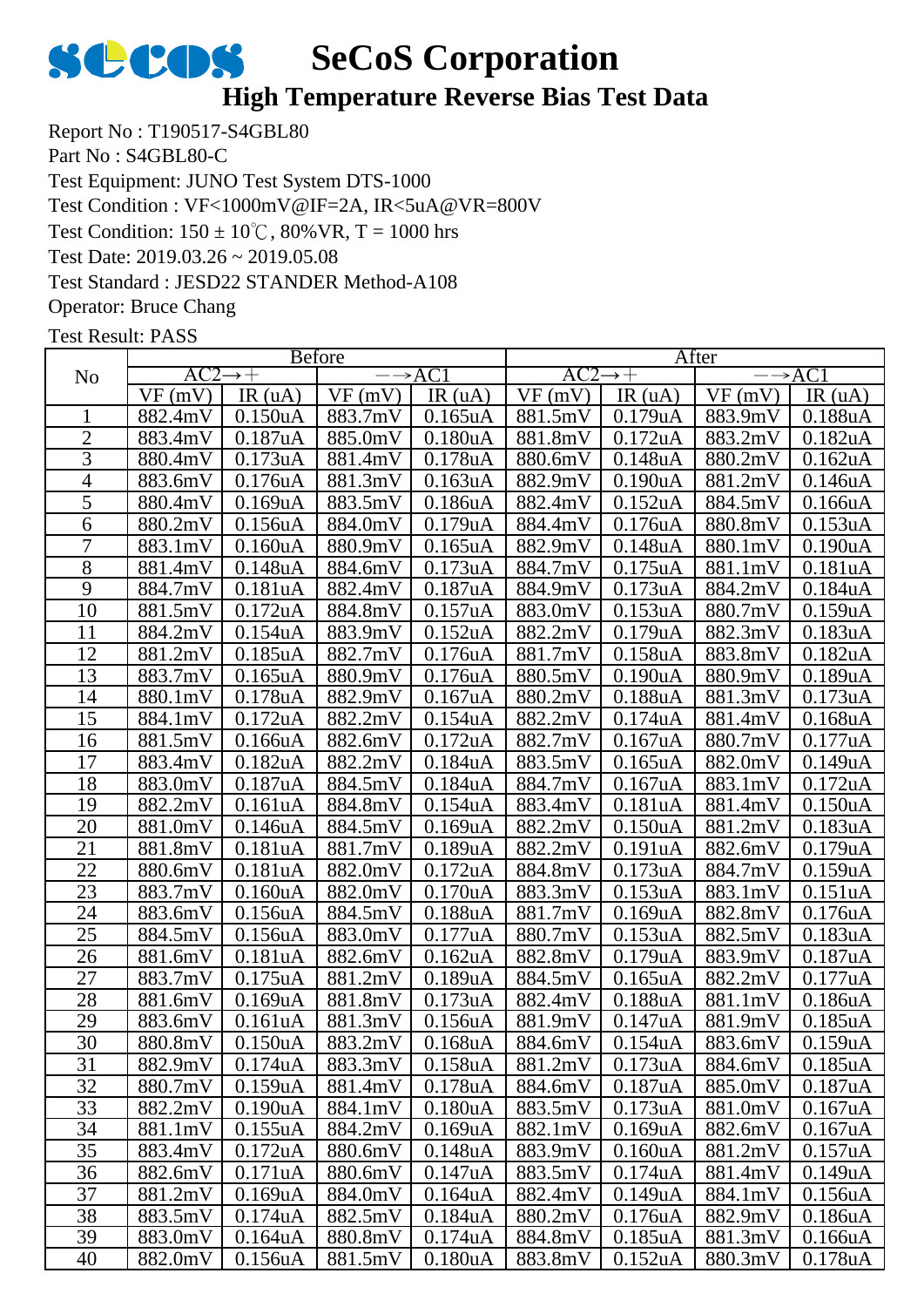

## **High Temperature Reverse Bias Test Data**

Report No : T190517-S4GBL80 Part No : S4GBL80-C Test Equipment: JUNO Test System DTS-1000 Test Condition:  $150 \pm 10^{\circ}$ C,  $80\%$  VR, T = 1000 hrs Test Date: 2019.03.26 ~ 2019.05.08 Test Standard : JESD22 STANDER Method-A108 Operator: Bruce Chang Test Condition : VF<1000mV@IF=2A, IR<5uA@VR=800V

|        | <b>B</b> efore |                      |                 |                      | After               |                      |         |                      |
|--------|----------------|----------------------|-----------------|----------------------|---------------------|----------------------|---------|----------------------|
| No     | AC2            | $\rightarrow +$      |                 | $\rightarrow$ AC1    | $AC2 \rightarrow +$ |                      |         | $\rightarrow$ ACI    |
|        | VF(mV)         | IR(uA)               | VF(mV)          | IR(uA)               | VF(mV)              | IR(uA)               | VF(mV)  | IR $(uA)$            |
| 41     | 881.0mV        | 0.155uA              | 882.9mV         | 0.158uA              | 882.7mV             | 0.158 <sub>u</sub> A | 882.2mV | 0.190 <sub>u</sub> A |
| 42     | 884.6mV        | 0.187uA              | 884.9mV         | 0.153uA              | 883.5mV             | 0.168uA              | 881.2mV | 0.151uA              |
| 43     | 884.7mV        | 0.154uA              | 883.9mV         | 0.158uA              | 880.5mV             | 0.163uA              | 883.5mV | 0.175uA              |
| 44     | 880.6mV        | 0.167uA              | 882.1mV         | 0.159uA              | 883.7mV             | 0.188uA              | 881.7mV | 0.162 <sub>u</sub> A |
| 45     | 881.5mV        | 0.168uA              | 881.4mV         | 0.186uA              | 882.1mV             | 0.172uA              | 880.9mV | 0.168uA              |
| 46     | 883.3mV        | 0.170 <sub>u</sub> A | 884.9mV         | 0.180uA              | 883.4mV             | 0.184uA              | 882.6mV | 0.170 <sub>u</sub> A |
| 47     | 882.8mV        | 0.185 <sub>u</sub> A | 880.8mV         | 0.156uA              | 883.1mV             | 0.153uA              | 880.8mV | 0.188uA              |
| 48     | 884.3mV        | 0.159uA              | 880.4mV         | 0.175uA              | $882.5 \text{mV}$   | 0.175uA              | 884.1mV | 0.169uA              |
| 49     | 883.4mV        | 0.177uA              | 881.6mV         | 0.163uA              | 882.1mV             | 0.190uA              | 883.0mV | 0.149uA              |
| 50     | 883.5mV        | 0.162 <sub>u</sub> A | 884.1mV         | 0.182uA              | 881.2mV             | 0.151uA              | 882.3mV | 0.191uA              |
| 51     | 881.2mV        | 0.172uA              | 880.6mV         | 0.189uA              | 883.4mV             | 0.181uA              | 883.4mV | 0.157uA              |
| 52     | 883.1mV        | $0.165$ uA           | 881.4mV         | 0.164uA              | 881.7mV             | 0.174uA              | 884.3mV | 0.172uA              |
| 53     | 882.2mV        | 0.147uA              | 883.1mV         | 0.161uA              | 883.6mV             | 0.161uA              | 883.9mV | 0.167uA              |
| 54     | 884.3mV        | 0.190uA              | 880.9mV         | 0.177uA              | 881.3mV             | 0.167uA              | 881.6mV | 0.189uA              |
| 55     | 884.6mV        | 0.183uA              | 884.5mV         | 0.162 <sub>u</sub> A | 884.1mV             | 0.177uA              | 882.8mV | 0.182uA              |
| 56     | 881.0mV        | 0.167uA              | 880.2mV         | 0.160 <sub>u</sub> A | 882.8mV             | 0.184uA              | 882.1mV | 0.170uA              |
| 57     | 881.2mV        | 0.157uA              | 884.6mV         | 0.164uA              | 881.5mV             | 0.157uA              | 881.4mV | 0.182uA              |
| 58     | 883.7mV        | 0.186uA              | 884.0mV         | 0.148uA              | 884.7mV             | 0.161uA              | 882.2mV | 0.171uA              |
| 59     | 883.5mV        | 0.182uA              | 882.5mV         | 0.183uA              | 882.2mV             | 0.175uA              | 883.8mV | 0.178uA              |
| 60     | 880.3mV        | 0.149uA              | 883.4mV         | $0.168u$ A           | 880.5mV             | $0.165$ uA           | 884.3mV | 0.155uA              |
| 61     | 882.4mV        | 0.168uA              | 880.9mV         | 0.190 <sub>u</sub> A | 882.5mV             | 0.178uA              | 880.9mV | 0.154uA              |
| 62     | 880.5mV        | 0.184uA              | 884.1mV         | 0.169uA              | 883.3mV             | 0.158uA              | 883.7mV | 0.183uA              |
| 63     | 882.0mV        | 0.175uA              | 884.4mV         | 0.161uA              | 883.2mV             | 0.155uA              | 884.7mV | 0.160 <sub>u</sub> A |
| 64     | 882.9mV        | 0.158uA              | 880.7mV         | 0.168 <sub>u</sub> A | 881.6mV             | 0.159uA              | 884.3mV | 0.171uA              |
| 65     | 883.7mV        | 0.168uA              | 884.4mV         | 0.190uA              | 883.6mV             | 0.190 <sub>u</sub> A | 882.1mV | 0.189uA              |
| 66     | 881.5mV        | 0.174uA              | 882.0mV         | 0.178uA              | 884.9mV             | 0.182 <sub>u</sub> A | 882.2mV | 0.163uA              |
| 67     | 884.2mV        | 0.153uA              | 880.3mV         | 0.179uA              | 881.7mV             | 0.189uA              | 882.5mV | 0.167uA              |
| 68     | 883.9mV        | 0.154uA              | 881.1mV         | 0.153uA              | 880.1mV             | 0.169uA              | 880.8mV | 0.181uA              |
| 69     | 880.4mV        | 0.149uA              | 881.0mV         | 0.185uA              | 882.2mV             | 0.175uA              | 884.8mV | 0.152 <sub>u</sub> A |
| $70\,$ | 884.5mV        | 0.152uA              | 880.4mV 0.171uA |                      | 884.1mV             | $0.145$ uA           | 880.9mV | $0.162$ uA           |
| 71     | 881.5mV        | 0.145uA              | 884.2mV         | 0.154uA              | 881.4mV             | 0.155uA              | 881.2mV | 0.190 <sub>u</sub> A |
| 72     | 881.4mV        | 0.185 <sub>u</sub> A | 880.6mV         | 0.172uA              | 883.0mV             | 0.146 <sub>u</sub> A | 880.5mV | 0.161uA              |
| 73     | 884.5mV        | 0.175uA              | 880.1mV         | 0.154uA              | 883.3mV             | 0.176uA              | 882.0mV | 0.181 <sub>u</sub> A |
| 74     | 882.7mV        | 0.176uA              | 880.6mV         | 0.179uA              | 881.9mV             | 0.182 <sub>u</sub> A | 883.9mV | 0.177uA              |
| 75     | 883.1mV        | 0.173uA              | 882.8mV         | 0.188uA              | 880.8mV             | 0.175uA              | 884.6mV | 0.148uA              |
| 76     | 881.6mV        | 0.160 <sub>u</sub> A | 881.6mV         | 0.157uA              | 884.5mV             | 0.163uA              | 883.7mV | 0.173uA              |
| 77     | 882.0mV        | 0.181uA              | 882.5mV         | 0.180 <sub>u</sub> A | 880.8mV             | 0.184 <sub>u</sub> A | 882.6mV | 0.174uA              |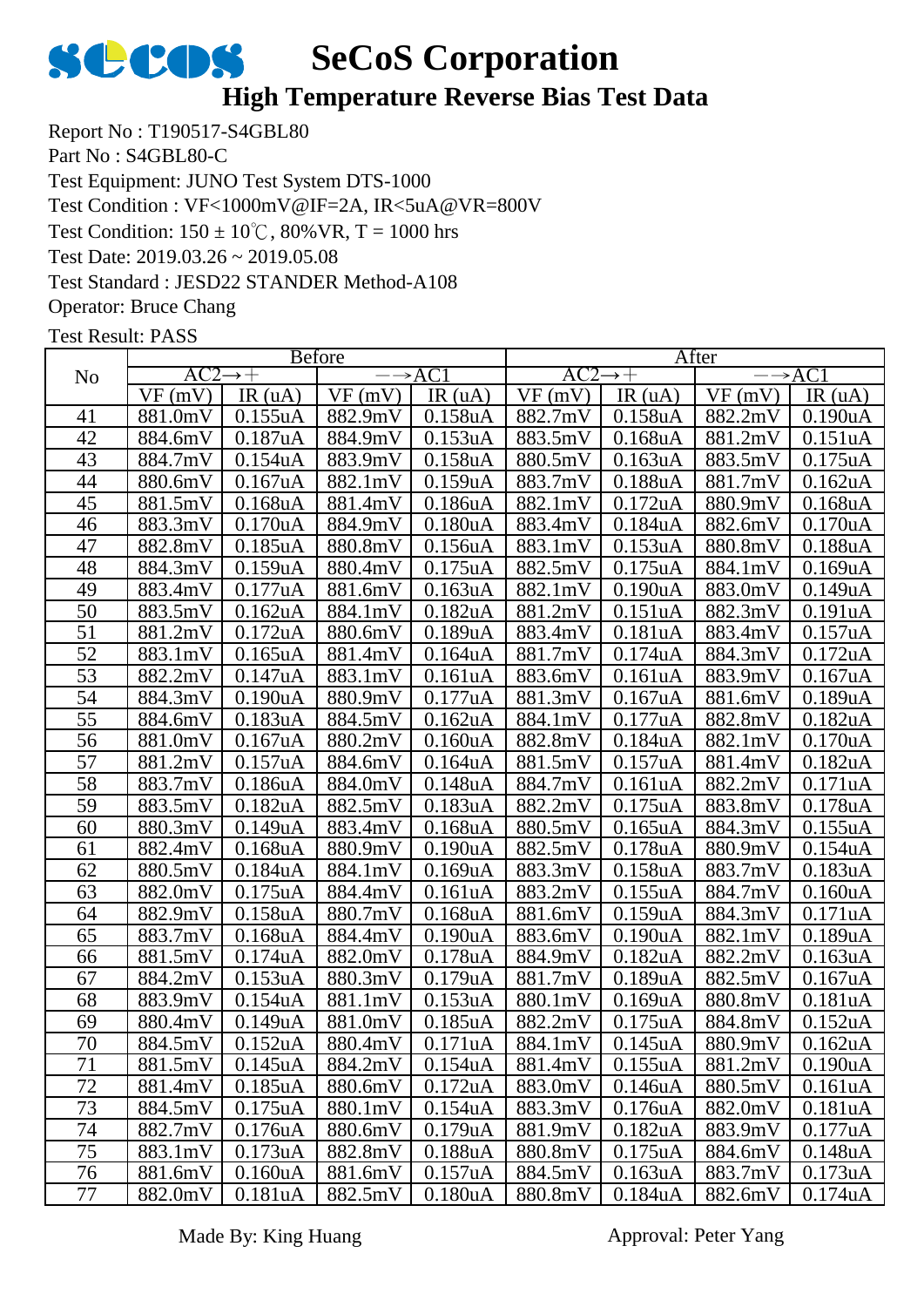

### **High Temperature Storage Life Test Data**

Report No : T190517-S4GBL80 Part No : S4GBL80-C Test Equipment: JUNO Test System DTS-1000 Test Condition: 150℃, 1000Hrs Test Date: 2019.03.26 ~ 2019.05.08 Test Standard : JESD22 STANDER Method-A103 Operator: Bruce Chang Test Condition : VF<1000mV@IF=2A, IR<5uA@VR=800V

|                 |         | <b>Before</b>        |                           |                      | After   |                      |                 |                      |
|-----------------|---------|----------------------|---------------------------|----------------------|---------|----------------------|-----------------|----------------------|
| N <sub>o</sub>  | AC2     | $\rightarrow +$      | $\rightarrow$ AC1         |                      | AC2     | $\rightarrow +$      |                 | $\rightarrow$ AC1    |
|                 | VF(mV)  | IR $(uA)$            | VF(mV)                    | IR(uA)               | VF(mV)  | IR(uA)               | VF(mV)          | IR(uA)               |
| 1               | 881.7mV | 0.153uA              | 882.2mV                   | 0.189uA              | 884.0mV | 0.146uA              | 882.9mV         | 0.147uA              |
| $\overline{2}$  | 882.6mV | 0.154uA              | 883.6mV                   | 0.152 <sub>u</sub> A | 881.2mV | 0.147uA              | 883.6mV         | 0.145uA              |
| $\overline{3}$  | 884.3mV | 0.177uA              | 882.9mV                   | 0.151uA              | 883.0mV | 0.172uA              | 880.3mV         | 0.180uA              |
| $\overline{4}$  | 881.4mV | $0.175$ uA           | 880.1mV                   | 0.145uA              | 884.2mV | 0.168uA              | 882.8mV         | 0.168uA              |
| 5               | 882.8mV | 0.173uA              | 881.6mV                   | 0.187uA              | 881.6mV | 0.155uA              | 882.7mV         | 0.148 <sub>u</sub> A |
| 6               | 881.3mV | 0.148uA              | 884.1mV                   | 0.161uA              | 882.2mV | 0.159uA              | 884.4mV         | 0.186uA              |
| 7               | 881.0mV | 0.179uA              | 882.3mV                   | 0.177uA              | 884.2mV | $0.167$ uA           | 884.9mV         | 0.167uA              |
| $\overline{8}$  | 881.1mV | 0.179uA              | 880.4mV                   | 0.153uA              | 884.1mV | 0.185uA              | 881.6mV         | 0.154uA              |
| 9               | 882.8mV | 0.190uA              | 884.2mV                   | 0.167uA              | 881.0mV | 0.154uA              | 882.2mV         | 0.178uA              |
| 10              | 880.9mV | 0.178uA              | 882.8mV                   | 0.152 <sub>u</sub> A | 884.0mV | 0.164uA              | 884.8mV         | 0.152uA              |
| 11              | 883.0mV | 0.150uA              | 882.6mV                   | 0.149uA              | 883.8mV | 0.157uA              | 884.5mV         | 0.173uA              |
| 12              | 880.8mV | 0.169uA              | 884.6mV                   | $0.168$ u $A$        | 882.5mV | 0.182uA              | 882.6mV         | 0.170uA              |
| 13              | 883.9mV | 0.148uA              | 882.1mV                   | 0.164uA              | 884.3mV | 0.176uA              | 881.9mV         | 0.180 <sub>u</sub> A |
| 14              | 884.1mV | 0.191uA              | 884.4mV                   | 0.145uA              | 882.1mV | 0.157uA              | 882.4mV         | 0.181uA              |
| 15              | 880.2mV | 0.169uA              | 884.2mV                   | 0.169uA              | 881.0mV | 0.152uA              | 882.8mV         | 0.169uA              |
| 16              | 884.9mV | 0.174uA              | 882.9mV                   | 0.169uA              | 881.9mV | 0.156uA              | 880.8mV         | 0.156uA              |
| 17              | 882.5mV | 0.159uA              | 881.3mV                   | 0.161uA              | 880.6mV | 0.164uA              | 884.6mV         | 0.164uA              |
| 18              | 880.8mV | 0.183uA              | 880.7mV                   | 0.147uA              | 882.6mV | 0.181uA              | 884.3mV         | 0.166uA              |
| 19              | 880.3mV | 0.184 <sub>u</sub> A | 882.3mV                   | 0.152uA              | 884.8mV | 0.183uA              | 884.6mV         | 0.159uA              |
| 20              | 883.9mV | 0.145uA              | 883.5mV                   | 0.190uA              | 883.5mV | 0.170uA              | 881.1mV         | 0.156uA              |
| 21              | 881.0mV | 0.180uA              | 883.5mV                   | 0.163uA              | 882.8mV | 0.172uA              | 883.6mV         | 0.166uA              |
| $\overline{22}$ | 881.0mV | 0.190 <sub>u</sub> A | 882.5mV                   | 0.155uA              | 880.2mV | 0.172uA              | 883.8mV         | 0.148uA              |
| 23              | 881.3mV | 0.183uA              | 880.6mV                   | 0.190uA              | 881.3mV | 0.159uA              | 884.9mV         | 0.188uA              |
| 24              | 884.9mV | 0.148uA              | 883.0mV                   | 0.159uA              | 884.4mV | 0.177uA              | 881.4mV         | 0.176uA              |
| 25              | 882.6mV | 0.167uA              | 880.4mV                   | $0.165$ uA           | 883.1mV | 0.176uA              | 884.5mV         | 0.191uA              |
| 26              | 883.8mV | 0.157uA              | 882.6mV                   | 0.180 <sub>u</sub> A | 880.2mV | 0.151uA              | 884.9mV         | 0.163uA              |
| 27              | 884.9mV | 0.149uA              | 884.5mV                   | 0.173uA              | 883.1mV | 0.151uA              | 883.7mV         | 0.179uA              |
| 28              | 880.4mV | 0.167uA              | 882.2mV                   | 0.183uA              | 880.3mV | 0.178uA              | 883.7mV         | 0.176uA              |
| 29              | 880.8mV | 0.183uA              | 883.7mV                   | 0.189uA              | 884.8mV | 0.189uA              | 883.1mV         | 0.157uA              |
| 30              |         | 882.0mV 0.152uA      | $881.4 \text{mV}$ 0.161uA |                      |         | $881.9mV$ 0.155uA    | 884.7mV 0.152uA |                      |
| 31              | 884.8mV | 0.180 <sub>u</sub> A | 881.1mV                   | 0.187uA              | 884.9mV | 0.188uA              | 883.0mV         | 0.189uA              |
| 32              | 881.8mV | 0.184uA              | 885.0mV                   | 0.186uA              | 883.8mV | 0.174uA              | 880.4mV         | 0.174uA              |
| 33              | 881.2mV | 0.185 <sub>u</sub> A | 884.3mV                   | 0.171uA              | 880.5mV | 0.180 <sub>u</sub> A | 882.8mV         | 0.172 <sub>u</sub> A |
| 34              | 881.1mV | 0.182 <sub>u</sub> A | 880.6mV                   | 0.157uA              | 880.4mV | 0.147uA              | 882.1mV         | 0.156uA              |
| 35              | 884.4mV | 0.164uA              | 881.3mV                   | 0.188uA              | 881.1mV | 0.191uA              | 882.7mV         | 0.158uA              |
| 36              | 883.7mV | 0.149uA              | 881.3mV                   | 0.185 <sub>u</sub> A | 884.4mV | 0.179uA              | 881.4mV         | 0.172 <sub>u</sub> A |
| 37              | 881.7mV | 0.146uA              | 884.9mV                   | 0.182 <sub>u</sub> A | 882.9mV | 0.177uA              | 880.1mV         | 0.176uA              |
| 38              | 880.5mV | 0.154uA              | 884.6mV                   | 0.175uA              | 880.3mV | 0.151uA              | 883.1mV         | 0.147uA              |
| 39              | 884.1mV | 0.181uA              | 884.0mV                   | 0.162 <sub>u</sub> A | 883.3mV | 0.171uA              | 884.8mV         | 0.173uA              |
| 40              | 880.6mV | 0.168 <sub>u</sub> A | 881.1mV                   | 0.174uA              | 884.9mV | 0.170uA              | 880.7mV         | 0.178uA              |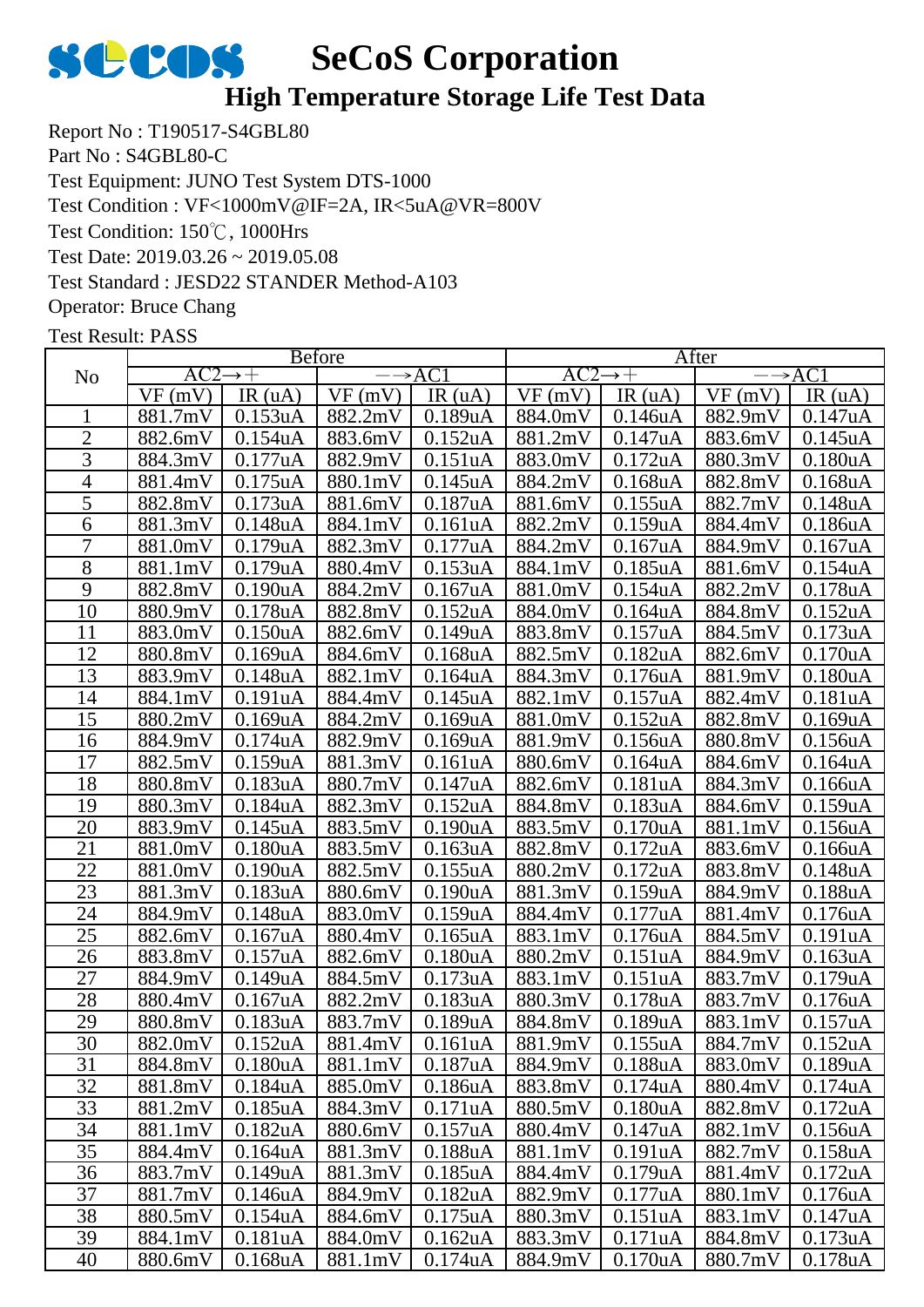

## **High Temperature Storage Life Test Data**

Report No : T190517-S4GBL80 Part No : S4GBL80-C Test Equipment: JUNO Test System DTS-1000 Test Condition: 150℃, 1000Hrs Test Date: 2019.03.26 ~ 2019.05.08 Test Standard : JESD22 STANDER Method-A103 Operator: Bruce Chang Test Condition : VF<1000mV@IF=2A, IR<5uA@VR=800V

|                 | <b>Before</b>       |                      |                   |                      | After               |                      |                 |                      |  |
|-----------------|---------------------|----------------------|-------------------|----------------------|---------------------|----------------------|-----------------|----------------------|--|
| N <sub>0</sub>  | $AC2 \rightarrow +$ |                      | $\rightarrow$ AC1 |                      | $AC2 \rightarrow +$ |                      |                 | $\rightarrow$ AC1    |  |
|                 | VF(mV)              | IR(uA)               | VF(mV)            | IR(uA)               | VF(mV)              | IR $(uA)$            | VF(mV)          | IR(uA)               |  |
| 41              | 880.5mV             | 0.174uA              | 882.8mV           | 0.157uA              | 880.4mV             | 0.180uA              | 880.7mV         | 0.182uA              |  |
| 42              | 881.4mV             | 0.162 <sub>u</sub> A | 880.4mV           | 0.165uA              | 884.4mV             | 0.182 <sub>u</sub> A | 881.8mV         | 0.182 <sub>u</sub> A |  |
| 43              | 881.3mV             | 0.145uA              | 883.9mV           | 0.159uA              | 882.2mV             | 0.180uA              | 882.3mV         | 0.148uA              |  |
| 44              | 882.9mV             | 0.184uA              | 882.3mV           | 0.187uA              | 881.8mV             | 0.164uA              | 880.3mV         | 0.152uA              |  |
| 45              | 881.3mV             | 0.154uA              | 882.3mV           | 0.164 <sub>u</sub> A | 883.6mV             | 0.159uA              | 882.1mV         | 0.150uA              |  |
| 46              | 883.8mV             | 0.177uA              | 882.8mV           | 0.177uA              | 880.3mV             | 0.154uA              | 880.3mV         | 0.150uA              |  |
| 47              | 884.1mV             | 0.154uA              | 883.3mV           | 0.155uA              | 884.1mV             | 0.174uA              | 883.7mV         | 0.189uA              |  |
| 48              | 884.3mV             | 0.177uA              | 883.9mV           | 0.146uA              | 884.9mV             | 0.155uA              | 883.7mV         | 0.173 <sub>u</sub> A |  |
| 49              | 885.0mV             | 0.184uA              | 883.7mV           | 0.170uA              | 883.5mV             | 0.180 <sub>u</sub> A | 883.1mV         | 0.145uA              |  |
| 50              | 883.4mV             | 0.159uA              | 882.5mV           | 0.161uA              | 881.8mV             | 0.153uA              | 881.6mV         | 0.151uA              |  |
| 51              | 883.8mV             | 0.159uA              | 882.0mV           | 0.155uA              | 884.0mV             | 0.156uA              | 881.3mV         | 0.189uA              |  |
| 52              | 884.2mV             | 0.188uA              | 884.2mV           | 0.147uA              | 880.8mV             | 0.169uA              | 880.6mV         | 0.188uA              |  |
| 53              | 883.5mV             | 0.151uA              | 881.4mV           | 0.154uA              | 884.5mV             | 0.155uA              | 884.9mV         | 0.147uA              |  |
| 54              | 882.5mV             | 0.191uA              | 883.9mV           | $0.165$ uA           | 880.6mV             | 0.173uA              | 880.9mV         | 0.181uA              |  |
| 55              | 884.3mV             | 0.181uA              | 882.8mV           | 0.171uA              | 884.0mV             | 0.179uA              | 884.0mV         | 0.148uA              |  |
| $\overline{56}$ | 883.3mV             | 0.169uA              | 883.6mV           | 0.162 <sub>u</sub> A | 881.4mV             | 0.147uA              | 881.3mV         | $0.165$ uA           |  |
| 57              | 884.0mV             | 0.164uA              | 883.0mV           | 0.174uA              | 880.7mV             | 0.169uA              | 882.7mV         | 0.174uA              |  |
| 58              | 882.2mV             | 0.176uA              | 884.7mV           | 0.160uA              | 884.2mV             | $0.167$ uA           | 881.8mV         | 0.158uA              |  |
| 59              | 881.2mV             | 0.180 <sub>u</sub> A | 882.3mV           | 0.182 <sub>u</sub> A | 884.4mV             | 0.174uA              | 884.5mV         | 0.171uA              |  |
| 60              | 881.5mV             | 0.159uA              | 880.7mV           | 0.190 <sub>u</sub> A | 881.4mV             | 0.166uA              | 880.3mV         | 0.188uA              |  |
| 61              | 880.3mV             | 0.169uA              | 881.6mV           | 0.153uA              | 882.9mV             | 0.166uA              | 880.6mV         | 0.175uA              |  |
| 62              | 882.9mV             | 0.187uA              | 880.5mV           | 0.189uA              | 881.2mV             | 0.150 <sub>u</sub> A | 883.5mV         | 0.151uA              |  |
| 63              | 883.6mV             | 0.157uA              | 881.6mV           | $0.167$ uA           | 880.5mV             | 0.164uA              | 884.9mV         | 0.189uA              |  |
| 64              | 884.1mV             | 0.147uA              | 883.7mV           | $0.165$ uA           | 880.4mV             | 0.181uA              | 880.7mV         | 0.172 <sub>u</sub> A |  |
| 65              | 880.7mV             | 0.151uA              | 882.2mV           | 0.161uA              | 884.4mV             | 0.170uA              | 885.0mV         | 0.175uA              |  |
| 66              | 881.3mV             | 0.148uA              | 883.7mV           | 0.181uA              | 881.4mV             | 0.153uA              | 880.8mV         | 0.166uA              |  |
| 67              | 880.9mV             | 0.187uA              | 884.2mV           | 0.187uA              | 882.3mV             | 0.170 <sub>u</sub> A | 883.5mV         | 0.190uA              |  |
| 68              | 884.4mV             | 0.166uA              | 881.7mV           | 0.145uA              | 880.5mV             | 0.155uA              | 881.9mV         | 0.174uA              |  |
| 69              | 884.8mV             | 0.183uA              | 883.3mV           | 0.176uA              | 884.5mV             | 0.170uA              | 880.2mV         | 0.169uA              |  |
| $70\,$          |                     | 880.9mV 0.156uA      | 880.1mV 0.189uA   |                      | 883.1mV 0.184uA     |                      | 882.3mV 0.164uA |                      |  |
| 71              | 880.4mV             | 0.180 <sub>u</sub> A | 883.9mV           | 0.179uA              | 884.4mV             | 0.181uA              | 880.5mV         | 0.168 <sub>u</sub> A |  |
| 72              | 884.8mV             | 0.146uA              | 880.4mV           | 0.164uA              | 883.7mV             | 0.160 <sub>u</sub> A | 884.7mV         | 0.155uA              |  |
| 73              | 880.3mV             | 0.146uA              | 883.4mV           | 0.172uA              | 884.7mV             | 0.176uA              | 884.1mV         | 0.162 <sub>u</sub> A |  |
| 74              | 881.5mV             | 0.166uA              | 880.5mV           | 0.167uA              | 884.2mV             | 0.177uA              | 883.9mV         | 0.186uA              |  |
| 75              | 884.2mV             | 0.159uA              | 880.8mV           | 0.170 <sub>u</sub> A | 883.7mV             | 0.147uA              | 884.7mV         | 0.168 <sub>u</sub> A |  |
| 76              | 883.6mV             | 0.160 <sub>u</sub> A | 880.1mV           | 0.148uA              | 883.1mV             | 0.178uA              | 881.8mV         | 0.162 <sub>u</sub> A |  |
| 77              | 883.3mV             | 0.161uA              | 883.6mV           | 0.152uA              | 883.4mV             | 0.177uA              | 881.1mV         | $0.165$ uA           |  |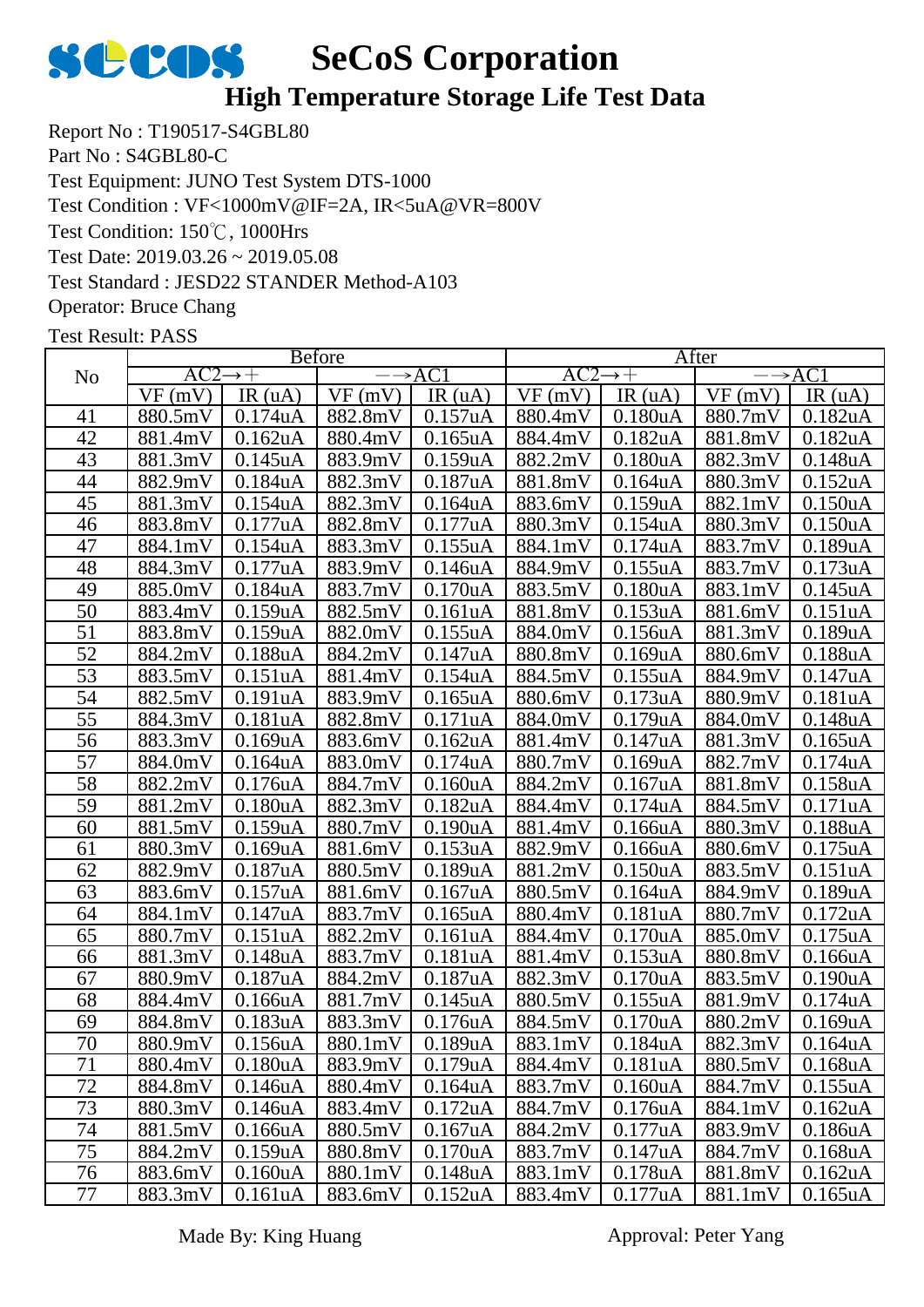

## **Pressure Cooker Test Data**

Report No : T190517-S4GBL80 Part No : S4GBL80-C Test Equipment: JUNO Test System DTS-1000 Test Condition: 121℃, 100%RH, 29.7PSIG, 168Hrs Test Date: 2019.03.26 ~ 2019.04.03 Test Standard : JESD22 STANDER Method-A102 Operator: Bruce Chang Test Condition : VF<1000mV@IF=2A, IR<5uA@VR=800V

|                 |         |                           | <b>Before</b> |                      |         |                      | After   |                      |
|-----------------|---------|---------------------------|---------------|----------------------|---------|----------------------|---------|----------------------|
| N <sub>o</sub>  | AC2     | $\rightarrow +$           |               | $\rightarrow$ AC1    | AC2     | $\rightarrow +$      |         | $\rightarrow$ AC1    |
|                 | VF(mV)  | IR(uA)                    | VF(mV)        | IR $(uA)$            | VF(mV)  | IR $(uA)$            | VF(mV)  | IR(uA)               |
|                 | 881.4mV | 0.181uA                   | 882.8mV       | 0.165uA              | 882.8mV | 0.188uA              | 883.3mV | 0.167uA              |
| $\overline{2}$  | 882.7mV | 0.168uA                   | 882.1mV       | 0.150uA              | 882.5mV | 0.161uA              | 881.2mV | 0.186uA              |
| 3               | 883.4mV | 0.191uA                   | 882.9mV       | 0.191uA              | 882.9mV | 0.158uA              | 880.9mV | 0.150uA              |
| $\overline{4}$  | 882.0mV | 0.157uA                   | 882.4mV       | 0.172 <sub>u</sub> A | 880.2mV | 0.169uA              | 884.6mV | 0.148uA              |
| 5               | 884.3mV | $0.168$ u $A$             | 883.4mV       | 0.176uA              | 882.8mV | 0.159uA              | 883.9mV | 0.160uA              |
| 6               | 884.3mV | 0.164uA                   | 882.0mV       | $0.175$ uA           | 882.7mV | $0.165$ uA           | 883.9mV | 0.164uA              |
| 7               | 881.1mV | 0.170 <sub>u</sub> A      | 880.6mV       | 0.190 <sub>u</sub> A | 882.3mV | 0.146uA              | 881.3mV | 0.162 <sub>u</sub> A |
| 8               | 883.9mV | $0.175$ uA                | 884.6mV       | 0.179uA              | 884.4mV | 0.149uA              | 881.7mV | 0.180uA              |
| 9               | 883.5mV | 0.181uA                   | 883.9mV       | 0.165uA              | 883.5mV | 0.159uA              | 883.0mV | 0.162uA              |
| 10              | 880.8mV | 0.166uA                   | 881.8mV       | 0.170uA              | 881.1mV | 0.150uA              | 882.6mV | 0.184uA              |
| 11              | 882.6mV | 0.159uA                   | 883.0mV       | 0.154uA              | 882.4mV | 0.152uA              | 880.7mV | 0.159uA              |
| 12              | 884.9mV | 0.158uA                   | 884.7mV       | 0.184uA              | 883.0mV | 0.158uA              | 882.9mV | 0.172uA              |
| 13              | 880.4mV | 0.177uA                   | 881.0mV       | 0.180uA              | 881.8mV | 0.164uA              | 882.5mV | 0.150uA              |
| 14              | 884.6mV | 0.183uA                   | 884.5mV       | 0.177uA              | 882.5mV | 0.154uA              | 883.1mV | 0.179uA              |
| 15              | 880.7mV | 0.178uA                   | 882.9mV       | 0.170uA              | 881.9mV | 0.176uA              | 884.5mV | 0.187uA              |
| 16              | 880.3mV | 0.169uA                   | 881.9mV       | 0.169uA              | 883.3mV | 0.178uA              | 881.9mV | 0.156uA              |
| 17              | 882.8mV | 0.167uA                   | 881.1mV       | 0.173uA              | 884.3mV | 0.168uA              | 883.3mV | 0.157uA              |
| 18              | 882.1mV | 0.154uA                   | 882.2mV       | 0.155uA              | 882.7mV | 0.171uA              | 882.8mV | 0.175uA              |
| 19              | 882.6mV | 0.158uA                   | 880.3mV       | 0.162uA              | 882.3mV | 0.157uA              | 883.4mV | 0.155uA              |
| 20              | 881.9mV | 0.170 <sub>u</sub> A      | 884.0mV       | $0.160u$ A           | 883.0mV | 0.180 <sub>u</sub> A | 881.5mV | 0.185uA              |
| 21              | 880.5mV | 0.156uA                   | 882.2mV       | 0.157uA              | 880.8mV | 0.157uA              | 882.1mV | 0.180uA              |
| $\overline{22}$ | 882.7mV | 0.157uA                   | 884.8mV       | 0.154uA              | 884.0mV | 0.156uA              | 881.9mV | 0.174uA              |
| 23              | 881.3mV | $0.188$ u $\underline{A}$ | 882.2mV       | 0.156uA              | 881.8mV | 0.177uA              | 881.8mV | 0.156uA              |
| 24              | 882.6mV | 0.172uA                   | 880.8mV       | 0.159uA              | 881.3mV | 0.154uA              | 881.1mV | 0.175uA              |
| 25              | 880.8mV | 0.190 <sub>u</sub> A      | 880.4mV       | 0.180uA              | 884.2mV | 0.152 <sub>u</sub> A | 881.3mV | 0.172 <sub>u</sub> A |
| 26              | 880.7mV | 0.155uA                   | 882.4mV       | 0.169uA              | 881.1mV | 0.158uA              | 880.7mV | 0.177uA              |
| 27              | 883.3mV | 0.163uA                   | 884.1mV       | 0.178uA              | 882.5mV | 0.179uA              | 884.1mV | $0.186$ uA           |
| 28              | 881.3mV | 0.159uA                   | 883.0mV       | 0.152 <sub>u</sub> A | 882.2mV | 0.175uA              | 884.0mV | 0.161uA              |
| 29              | 884.2mV | 0.157uA                   | 880.2mV       | 0.153uA              | 881.0mV | 0.150uA              | 880.5mV | 0.177uA              |
| 30              | 883.7mV | 0.187uA                   | 883.8mV       | 0.167uA              | 881.9mV | 0.166uA              | 881.2mV | 0.147uA              |
| 31              | 881.6mV | 0.185uA                   | 882.6mV       | 0.179uA              | 884.9mV | 0.181uA              | 881.4mV | 0.189uA              |
| 32              | 883.1mV | 0.190 <sub>u</sub> A      | 883.4mV       | 0.173uA              | 884.5mV | 0.152 <sub>u</sub> A | 882.2mV | 0.163uA              |
| 33              | 880.5mV | 0.186 <sub>u</sub> A      | 882.1mV       | 0.185 <sub>u</sub> A | 882.4mV | 0.175uA              | 881.5mV | 0.168uA              |
| 34              | 881.0mV | 0.160 <sub>u</sub> A      | 880.8mV       | 0.157uA              | 881.1mV | 0.177uA              | 884.3mV | 0.187uA              |
| 35              | 884.4mV | 0.186 <sub>u</sub> A      | 882.7mV       | 0.171uA              | 882.9mV | 0.172 <sub>u</sub> A | 883.1mV | 0.154uA              |
| 36              | 880.8mV | 0.148uA                   | 882.3mV       | 0.171uA              | 882.7mV | 0.152 <sub>u</sub> A | 882.4mV | 0.157uA              |
| 37              | 880.7mV | 0.171uA                   | 880.9mV       | 0.188uA              | 884.5mV | 0.183uA              | 881.4mV | 0.181uA              |
| 38              | 883.9mV | 0.181uA                   | 884.7mV       | 0.176uA              | 881.1mV | 0.174uA              | 882.9mV | 0.152uA              |
| 39              | 883.9mV | 0.169uA                   | 881.1mV       | 0.184uA              | 880.5mV | 0.173uA              | 882.3mV | 0.176uA              |
| 40              | 881.0mV | 0.153uA                   | 880.8mV       | 0.162 <sub>u</sub> A | 884.8mV | 0.168 <sub>u</sub> A | 881.2mV | 0.177uA              |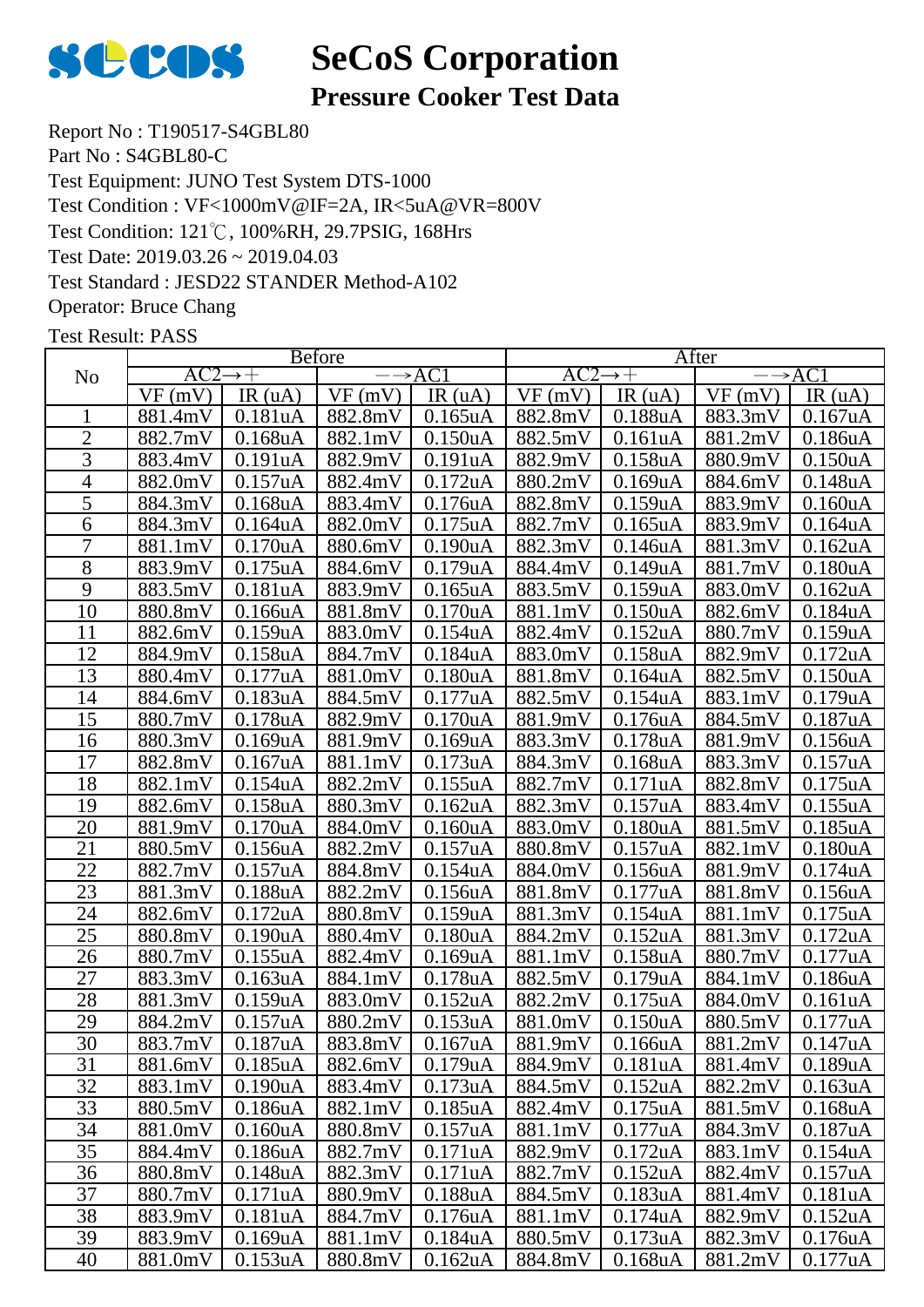

## **Pressure Cooker Test Data**

Report No : T190517-S4GBL80 Part No : S4GBL80-C Test Equipment: JUNO Test System DTS-1000 Test Condition: 121℃, 100%RH, 29.7PSIG, 168Hrs Test Date: 2019.03.26 ~ 2019.04.03 Test Standard : JESD22 STANDER Method-A102 Operator: Bruce Chang Test Condition : VF<1000mV@IF=2A, IR<5uA@VR=800V

|                 |         |                           | <b>Before</b> |                      | After               |                      |         |                      |
|-----------------|---------|---------------------------|---------------|----------------------|---------------------|----------------------|---------|----------------------|
| No              | AC2     | $\rightarrow +$           |               | $\rightarrow$ AC1    | $AC2 \rightarrow +$ |                      |         | $\rightarrow$ AC1    |
|                 | VF(mV)  | IR(uA)                    | VF(mV)        | IR $(uA)$            | VF(mV)              | IR(uA)               | VF(mV)  | IR(uA)               |
| 41              | 882.2mV | 0.168uA                   | 882.5mV       | 0.163uA              | 880.3mV             | 0.153uA              | 882.5mV | 0.177uA              |
| 42              | 885.0mV | 0.171uA                   | 882.1mV       | 0.154uA              | 880.6mV             | 0.177uA              | 883.4mV | 0.181uA              |
| 43              | 881.7mV | 0.164uA                   | 880.2mV       | 0.159uA              | 881.1mV             | 0.179uA              | 881.8mV | 0.157uA              |
| 44              | 882.5mV | 0.186uA                   | 880.7mV       | 0.167uA              | 880.4mV             | 0.149uA              | 880.5mV | 0.151uA              |
| 45              | 884.9mV | 0.155uA                   | 880.8mV       | 0.174uA              | 884.2mV             | 0.155uA              | 882.9mV | 0.149uA              |
| 46              | 882.6mV | 0.168uA                   | 881.9mV       | 0.179uA              | 884.2mV             | 0.153uA              | 883.1mV | 0.167uA              |
| 47              | 880.8mV | 0.179uA                   | 884.7mV       | 0.173uA              | 884.9mV             | 0.154uA              | 882.4mV | 0.155uA              |
| 48              | 880.4mV | 0.148uA                   | 880.5mV       | 0.170uA              | 880.2mV             | 0.164uA              | 883.2mV | 0.184uA              |
| 49              | 881.8mV | $0.166$ u $A$             | 883.3mV       | 0.182 <sub>u</sub> A | 883.3mV             | 0.177uA              | 883.9mV | 0.147uA              |
| $\overline{50}$ | 881.7mV | 0.177uA                   | 882.4mV       | 0.160 <sub>u</sub> A | 883.9mV             | 0.184uA              | 880.1mV | 0.179uA              |
| 51              | 880.5mV | 0.190 <sub>u</sub> A      | 880.6mV       | 0.172uA              | 884.8mV             | 0.164uA              | 881.1mV | 0.153uA              |
| $\overline{52}$ | 881.2mV | 0.159uA                   | 880.8mV       | 0.154uA              | 883.9mV             | 0.174uA              | 884.9mV | 0.146uA              |
| 53              | 884.6mV | 0.159uA                   | 881.6mV       | 0.147uA              | 884.7mV             | 0.191uA              | 882.2mV | 0.164uA              |
| 54              | 884.0mV | 0.163uA                   | 883.6mV       | 0.160uA              | 882.3mV             | 0.146uA              | 883.8mV | 0.190uA              |
| $\overline{55}$ | 883.3mV | 0.156uA                   | 882.4mV       | 0.166uA              | 882.7mV             | 0.168uA              | 880.5mV | 0.155uA              |
| 56              | 884.6mV | 0.160 <sub>u</sub> A      | 881.3mV       | 0.184 <sub>u</sub> A | 882.2mV             | $0.156$ uA           | 884.2mV | 0.190uA              |
| 57              | 883.2mV | 0.185uA                   | 883.8mV       | 0.155uA              | 882.6mV             | 0.157uA              | 882.4mV | 0.174uA              |
| 58              | 882.4mV | $0.184$ u $\underline{A}$ | 883.2mV       | 0.173uA              | 883.6mV             | 0.175uA              | 883.0mV | 0.175uA              |
| 59              | 882.9mV | 0.172uA                   | 880.4mV       | 0.150uA              | 883.1mV             | 0.178uA              | 881.1mV | 0.152uA              |
| 60              | 882.0mV | 0.159uA                   | 882.0mV       | 0.172 <sub>u</sub> A | 884.8mV             | 0.156uA              | 884.5mV | 0.191uA              |
| 61              | 880.2mV | 0.172uA                   | 881.6mV       | 0.158uA              | 884.4mV             | 0.166uA              | 882.8mV | 0.190uA              |
| 62              | 881.1mV | 0.182uA                   | 880.8mV       | 0.179uA              | 880.5mV             | 0.191uA              | 884.6mV | $0.165$ uA           |
| 63              | 884.1mV | 0.164uA                   | 884.6mV       | 0.163uA              | 884.1mV             | 0.189uA              | 881.4mV | 0.162 <sub>u</sub> A |
| 64              | 880.5mV | 0.165uA                   | 881.3mV       | 0.162uA              | 884.4mV             | 0.156uA              | 882.7mV | 0.173uA              |
| 65              | 880.9mV | 0.147uA                   | 880.6mV       | 0.152 <sub>u</sub> A | 880.6mV             | 0.163uA              | 884.6mV | 0.182uA              |
| 66              | 881.4mV | 0.168 <sub>u</sub> A      | 880.2mV       | 0.175uA              | 884.2mV             | 0.172 <sub>u</sub> A | 880.6mV | 0.152 <sub>u</sub> A |
| 67              | 881.7mV | 0.161uA                   | 883.1mV       | $0.165$ uA           | 884.7mV             | 0.163uA              | 883.9mV | 0.188uA              |
| 68              | 883.5mV | 0.171uA                   | 881.4mV       | 0.147uA              | 882.3mV             | 0.162 <sub>u</sub> A | 884.2mV | 0.155uA              |
| 69              | 881.9mV | 0.170 <sub>u</sub> A      | 883.4mV       | 0.162 <sub>u</sub> A | 880.6mV             | 0.190uA              | 882.7mV | 0.177uA              |
| $70\,$          | 884.0mV | 0.149uA                   | 884.7mV       | 0.165uA              | 881.1mV             | 0.176uA              | 883.8mV | 0.150uA              |
| 71              | 883.1mV | 0.169uA                   | 882.1mV       | 0.179uA              | 882.3mV             | 0.162 <sub>u</sub> A | 882.4mV | 0.164 <sub>u</sub> A |
| 72              | 883.5mV | 0.163uA                   | 884.5mV       | 0.180 <sub>u</sub> A | 884.3mV             | 0.174 <sub>u</sub> A | 881.4mV | 0.175uA              |
| 73              | 881.7mV | 0.180uA                   | 881.4mV       | 0.178uA              | 883.0mV             | 0.167uA              | 882.1mV | 0.187uA              |
| 74              | 882.9mV | 0.187uA                   | 884.1mV       | 0.185 <sub>u</sub> A | 883.6mV             | 0.188uA              | 880.5mV | 0.152 <sub>u</sub> A |
| 75              | 880.5mV | 0.168uA                   | 883.7mV       | 0.145uA              | 881.2mV             | 0.188uA              | 883.8mV | 0.183uA              |
| 76              | 880.2mV | 0.174uA                   | 881.9mV       | 0.177uA              | 883.3mV             | 0.187uA              | 881.3mV | 0.158uA              |
| $77\,$          | 883.6mV | 0.155uA                   | 884.2mV       | 0.159uA              | 884.3mV             | 0.152uA              | 884.7mV | 0.168uA              |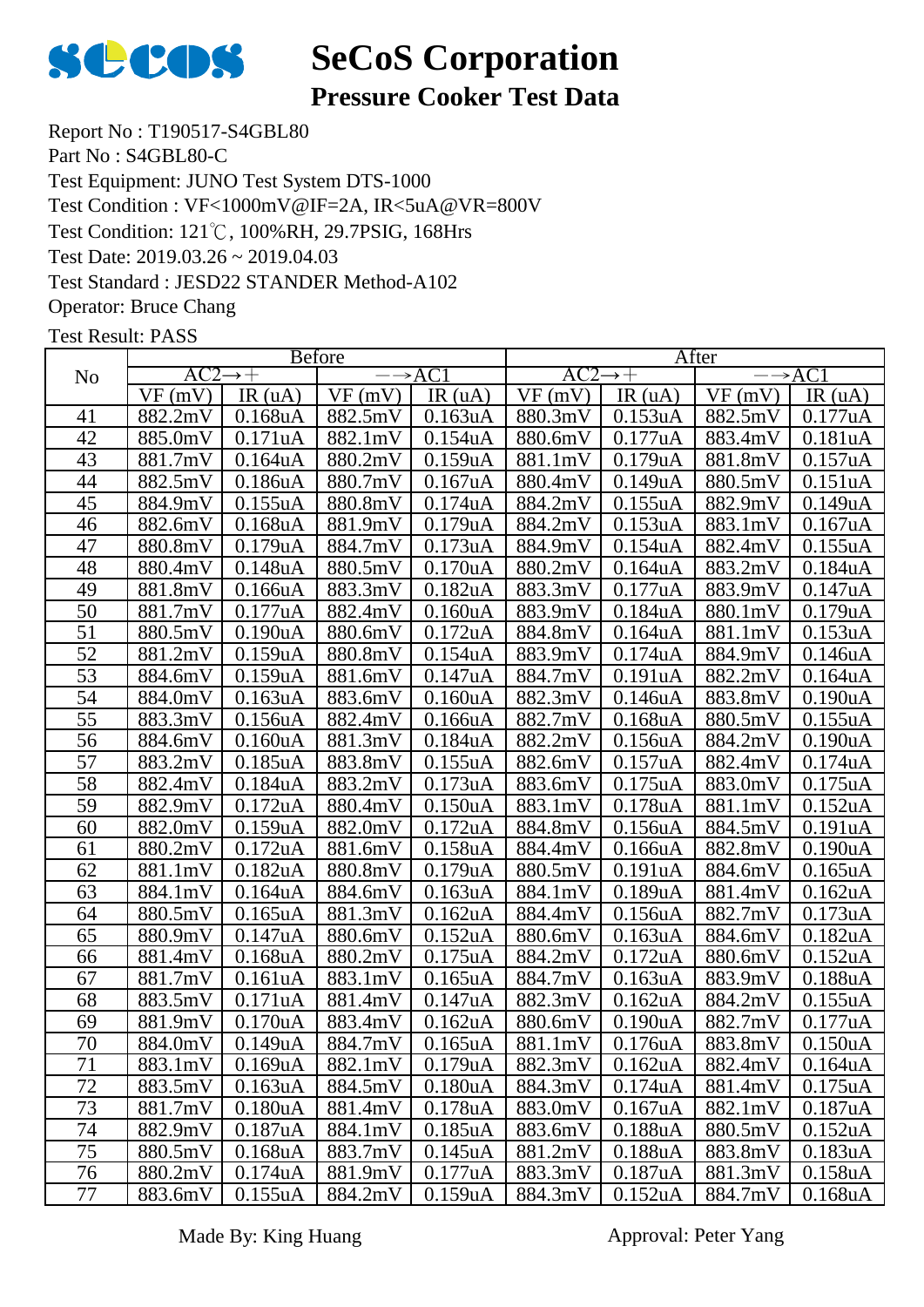

## **Temperature Cycle Test Data**

Report No : T190517-S4GBL80 Part No : S4GBL80-C Test Equipment: JUNO Test System DTS-1000 Test Condition: -55℃/30min, 150℃/30min, for1000 Cycle Test Date: 2019.03.26 ~ 2019.05.17 Test Standard : JESD22 STANDER Method-A104 Operator: Bruce Chang Test Condition : VF<1000mV@IF=2A, IR<5uA@VR=800V

|                 |                     |                      | <b>Before</b>   |                      | After               |                      |                 |                      |  |
|-----------------|---------------------|----------------------|-----------------|----------------------|---------------------|----------------------|-----------------|----------------------|--|
| N <sub>o</sub>  | $AC2 \rightarrow +$ |                      |                 | $\rightarrow$ AC1    | $AC2 \rightarrow +$ |                      |                 | $\rightarrow$ AC1    |  |
|                 | VF(mV)              | IR $(uA)$            | VF(mV)          | IR(uA)               | VF(mV)              | IR(uA)               | VF(mV)          | IR $(uA)$            |  |
|                 | 884.0mV             | 0.164uA              | 883.4mV         | $0.167$ uA           | 882.7mV             | 0.185uA              | 883.2mV         | 0.148uA              |  |
| $\overline{2}$  | 881.1mV             | 0.190uA              | 881.1mV         | 0.156uA              | 881.3mV             | 0.153uA              | 881.6mV         | 0.158uA              |  |
| 3               | 882.6mV             | 0.181uA              | 880.3mV         | 0.156uA              | 880.1mV             | 0.185uA              | 880.4mV         | 0.161uA              |  |
| $\overline{4}$  | 884.8mV             | 0.154uA              | 882.0mV         | 0.164uA              | 882.4mV             | 0.180uA              | 884.1mV         | 0.183uA              |  |
| $\overline{5}$  | 881.9mV             | 0.164uA              | 884.5mV         | 0.150 <sub>u</sub> A | 881.3mV             | 0.156uA              | 884.1mV         | 0.170 <sub>u</sub> A |  |
| 6               | 881.6mV             | 0.173uA              | 884.9mV         | 0.174uA              | 880.8mV             | 0.161uA              | 881.3mV         | 0.172uA              |  |
| 7               | 883.6mV             | 0.152 <sub>u</sub> A | 884.2mV         | 0.150 <sub>u</sub> A | 883.0mV             | 0.181uA              | 883.5mV         | 0.154uA              |  |
| $\overline{8}$  | 881.5mV             | 0.161uA              | 882.9mV         | 0.173uA              | 881.3mV             | 0.176uA              | 883.2mV         | 0.179uA              |  |
| $\overline{9}$  | 881.4mV             | $0.168$ u $A$        | 883.2mV         | 0.159uA              | 884.7mV             | 0.167uA              | 884.4mV         | 0.154uA              |  |
| 10              | 882.1mV             | 0.152 <sub>u</sub> A | 882.0mV         | $0.168u$ A           | 885.0mV             | 0.161uA              | 883.2mV         | 0.162 <sub>u</sub> A |  |
| 11              | 882.2mV             | 0.186uA              | 884.9mV         | 0.186uA              | 881.7mV             | 0.188uA              | 884.0mV         | 0.177uA              |  |
| 12              | 882.4mV             | 0.177uA              | 885.0mV         | 0.180 <sub>u</sub> A | 880.5mV             | 0.152 <sub>u</sub> A | 884.9mV         | 0.150 <sub>u</sub> A |  |
| 13              | 880.8mV             | 0.154uA              | 881.6mV         | 0.171uA              | 883.8mV             | 0.168uA              | 884.3mV         | 0.151uA              |  |
| 14              | 881.0mV             | 0.161uA              | 883.2mV         | 0.188uA              | 881.0mV             | 0.160uA              | 880.9mV         | 0.154uA              |  |
| 15              | 881.6mV             | 0.175uA              | 882.3mV         | 0.190 <sub>u</sub> A | 881.5mV             | 0.173uA              | 884.1mV         | 0.190 <sub>u</sub> A |  |
| 16              | 880.3mV             | 0.172 <sub>u</sub> A | 882.8mV         | 0.155uA              | 883.2mV             | 0.163uA              | 880.1mV         | 0.153uA              |  |
| 17              | 882.6mV             | 0.163uA              | 884.2mV         | 0.170uA              | 884.8mV             | 0.178uA              | 884.2mV         | 0.181uA              |  |
| 18              | 880.6mV             | 0.168uA              | 880.6mV         | 0.177uA              | 882.6mV             | 0.149uA              | 880.7mV         | 0.187uA              |  |
| 19              | 882.3mV             | 0.163uA              | 883.2mV         | 0.185uA              | 881.4mV             | 0.170 <sub>u</sub> A | 880.3mV         | 0.146uA              |  |
| 20              | 882.8mV             | 0.160uA              | 881.0mV         | 0.160uA              | 880.5mV             | 0.147uA              | 880.7mV         | 0.186uA              |  |
| 21              | 883.9mV             | 0.155uA              | 880.8mV         | 0.156uA              | 883.5mV             | 0.184uA              | 883.9mV         | 0.187uA              |  |
| $\overline{22}$ | 882.5mV             | 0.178uA              | 882.0mV         | 0.173uA              | 883.4mV             | 0.162 <sub>u</sub> A | 880.7mV         | 0.148 <sub>u</sub> A |  |
| 23              | 881.9mV             | 0.182uA              | 882.9mV         | 0.184uA              | 880.1mV             | 0.191uA              | 884.3mV         | 0.190uA              |  |
| 24              | 884.6mV             | 0.184uA              | 882.4mV         | 0.148uA              | 883.4mV             | 0.146uA              | 884.8mV         | 0.162uA              |  |
| 25              | 884.8mV             | 0.175uA              | 880.9mV         | 0.163uA              | 883.6mV             | 0.179uA              | 882.4mV         | 0.188uA              |  |
| 26              | 880.7mV             | 0.156uA              | 884.3mV         | 0.158uA              | 884.2mV             | 0.155uA              | 881.3mV         | 0.169uA              |  |
| $\overline{27}$ | 880.7mV             | 0.178uA              | 881.4mV         | 0.155uA              | 881.9mV             | 0.152uA              | 883.5mV         | 0.155uA              |  |
| 28              | 881.3mV             | 0.176uA              | 882.0mV         | 0.175uA              | 884.1mV             | 0.149uA              | 880.4mV         | 0.173uA              |  |
| 29              | 881.9mV             | 0.184uA              | 884.9mV         | 0.148uA              | 880.2mV             | 0.145uA              | 883.2mV         | 0.170uA              |  |
| 30              | 882.3mV             | 0.157uA              | 883.8mV 0.177uA |                      |                     | 883.9mV 0.162uA      | 884.7mV 0.163uA |                      |  |
| 31              | 883.7mV             | 0.167uA              | 883.5mV         | 0.176uA              | 881.2mV             | 0.147uA              | 884.4mV         | 0.150 <sub>u</sub> A |  |
| 32              | 882.0mV             | 0.185uA              | 884.9mV         | 0.156uA              | 881.2mV             | 0.158uA              | 884.3mV         | 0.180 <sub>u</sub> A |  |
| 33              | 883.8mV             | 0.183uA              | 883.8mV         | 0.172 <sub>u</sub> A | 881.1mV             | 0.149uA              | 882.2mV         | 0.159uA              |  |
| 34              | 882.5mV             | 0.152uA              | 883.1mV         | 0.155uA              | 883.5mV             | 0.184uA              | 883.6mV         | 0.186 <sub>u</sub> A |  |
| 35              | 881.0mV             | 0.185 <sub>u</sub> A | 880.1mV         | 0.167uA              | 882.8mV             | 0.190uA              | 883.8mV         | 0.171uA              |  |
| 36              | 882.9mV             | 0.182 <sub>u</sub> A | 880.2mV         | 0.155uA              | 881.6mV             | 0.180 <sub>u</sub> A | 883.7mV         | 0.175uA              |  |
| 37              | 884.0mV             | 0.161uA              | 881.1mV         | 0.189uA              | 881.6mV             | 0.177uA              | 883.1mV         | 0.191uA              |  |
| 38              | 884.0mV             | 0.169uA              | 882.0mV         | 0.173uA              | 884.1mV             | 0.152 <sub>u</sub> A | 881.8mV         | 0.180 <sub>u</sub> A |  |
| 39              | 881.7mV             | 0.152uA              | 882.0mV         | 0.152 <sub>u</sub> A | 883.4mV             | 0.146 <sub>u</sub> A | 883.0mV         | 0.174 <sub>u</sub> A |  |
| 40              | 883.0mV             | 0.177uA              | 882.5mV         | 0.154uA              | 883.1mV             | 0.171uA              | 883.1mV         | 0.172 <sub>u</sub> A |  |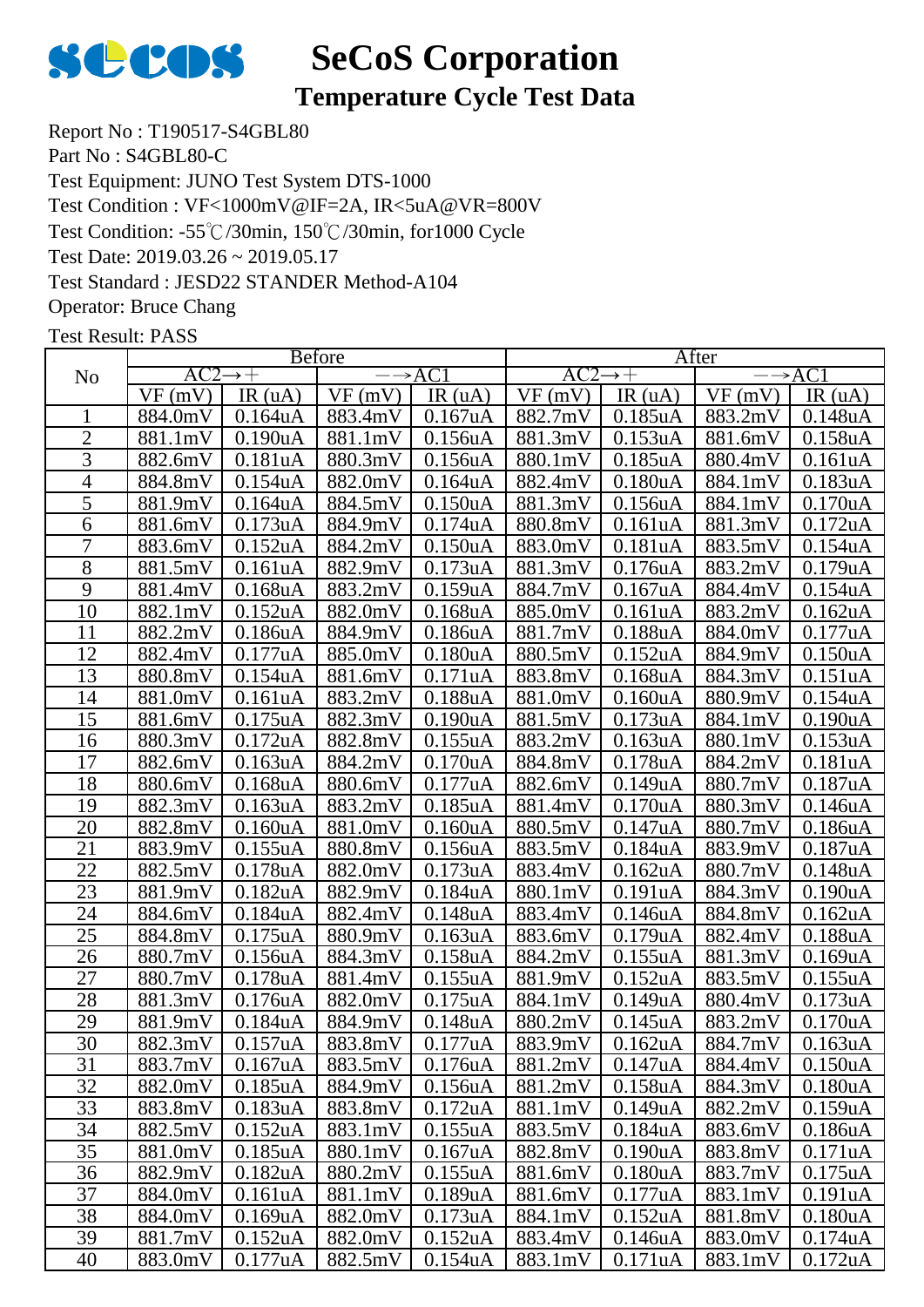

## **Temperature Cycle Test Data**

Report No : T190517-S4GBL80 Part No : S4GBL80-C Test Equipment: JUNO Test System DTS-1000 Test Condition: -55℃/30min, 150℃/30min, for1000 Cycle Test Date: 2019.03.26 ~ 2019.05.17 Test Standard : JESD22 STANDER Method-A104 Operator: Bruce Chang Test Condition : VF<1000mV@IF=2A, IR<5uA@VR=800V

|                 | <b>Before</b>       |                      |                   |                      | After               |                      |                   |                      |
|-----------------|---------------------|----------------------|-------------------|----------------------|---------------------|----------------------|-------------------|----------------------|
| N <sub>o</sub>  | $AC2 \rightarrow +$ |                      | $\rightarrow$ AC1 |                      | $AC2 \rightarrow +$ |                      | $\rightarrow$ AC1 |                      |
|                 | VF(mV)              | IR(uA)               | VF(mV)            | IR(uA)               | VF(mV)              | IR $(uA)$            | VF(mV)            | IR $(uA)$            |
| 41              | 881.5mV             | 0.177uA              | 883.2mV           | 0.165uA              | 881.6mV             | 0.147uA              | 880.9mV           | 0.180 <sub>u</sub> A |
| 42              | 881.6mV             | 0.157uA              | 880.9mV           | 0.184 <sub>u</sub> A | 881.2mV             | 0.173uA              | 882.8mV           | 0.183uA              |
| 43              | 884.9mV             | 0.150uA              | 881.6mV           | 0.158uA              | 882.3mV             | $0.163$ uA           | 884.8mV           | 0.163uA              |
| 44              | 882.3mV             | 0.180uA              | 883.7mV           | 0.187uA              | 884.7mV             | 0.188uA              | 880.5mV           | 0.179uA              |
| 45              | 883.1mV             | 0.167uA              | 881.0mV           | 0.164uA              | 883.0mV             | 0.147uA              | 880.4mV           | 0.179uA              |
| 46              | 882.8mV             | 0.184uA              | 881.9mV           | 0.156uA              | 880.1mV             | 0.168uA              | 882.8mV           | 0.185uA              |
| 47              | 883.6mV             | 0.169uA              | 881.0mV           | 0.149uA              | 880.7mV             | 0.190uA              | 881.9mV           | 0.172 <sub>u</sub> A |
| 48              | 882.2mV             | $0.164$ uA           | 883.5mV           | 0.147uA              | 882.4mV             | 0.159uA              | 881.7mV           | 0.175uA              |
| 49              | 883.3mV             | 0.172uA              | 882.7mV           | 0.154uA              | 882.0mV             | 0.149uA              | 881.3mV           | 0.150 <sub>u</sub> A |
| 50              | 882.4mV             | 0.159uA              | 882.9mV           | 0.176uA              | 883.2mV             | 0.157uA              | 883.9mV           | 0.155uA              |
| 51              | 882.9mV             | 0.185uA              | 882.2mV           | 0.191uA              | 882.0mV             | 0.160uA              | 880.6mV           | 0.162 <sub>u</sub> A |
| 52              | 881.8mV             | 0.146uA              | 882.0mV           | 0.167uA              | 881.4mV             | 0.161uA              | 881.4mV           | 0.147uA              |
| 53              | 881.3mV             | $0.168$ u $A$        | 882.7mV           | 0.145uA              | 882.5mV             | 0.179uA              | 883.3mV           | 0.177uA              |
| 54              | 880.8mV             | 0.175uA              | 883.5mV           | 0.153uA              | 882.6mV             | 0.148uA              | 883.5mV           | 0.177uA              |
| 55              | 880.2mV             | 0.157uA              | 882.7mV           | 0.187uA              | 880.6mV             | 0.158uA              | 884.6mV           | 0.173uA              |
| $\overline{56}$ | 880.9mV             | 0.166uA              | 883.1mV           | 0.167uA              | 882.9mV             | 0.183uA              | 884.7mV           | $0.168$ uA           |
| 57              | 881.2mV             | 0.169uA              | 882.2mV           | 0.149uA              | 880.4mV             | 0.187uA              | 882.9mV           | $0.168$ u $A$        |
| 58              | 881.0mV             | 0.191uA              | 884.7mV           | 0.158uA              | 882.8mV             | 0.156uA              | 884.8mV           | 0.152uA              |
| 59              | 884.5mV             | 0.149uA              | 884.0mV           | 0.151uA              | 882.9mV             | 0.158uA              | 882.7mV           | 0.160 <sub>u</sub> A |
| 60              | 880.9mV             | 0.190uA              | 883.4mV           | 0.147uA              | 882.5mV             | 0.152uA              | 882.8mV           | 0.167uA              |
| 61              | 881.2mV             | 0.154uA              | 882.7mV           | 0.147uA              | 883.7mV             | 0.162 <sub>u</sub> A | 881.2mV           | 0.156uA              |
| 62              | 884.7mV             | $0.165$ uA           | 882.6mV           | 0.169uA              | 881.1mV             | 0.171uA              | 884.6mV           | 0.182uA              |
| 63              | 881.9mV             | 0.167uA              | 884.2mV           | 0.157uA              | 880.2mV             | 0.186uA              | 884.9mV           | 0.171uA              |
| 64              | 880.7mV             | 0.184uA              | 880.5mV           | 0.157uA              | 884.4mV             | 0.166uA              | 881.1mV           | 0.175uA              |
| 65              | 880.7mV             | 0.180uA              | 882.1mV           | 0.158uA              | 881.2mV             | 0.159uA              | 882.8mV           | 0.164uA              |
| 66              | 882.0mV             | 0.180 <sub>u</sub> A | 880.8mV           | 0.169uA              | 882.3mV             | 0.160 <sub>u</sub> A | 883.6mV           | 0.151uA              |
| 67              | 882.3mV             | $0.160u$ A           | 883.6mV           | 0.157uA              | 883.6mV             | $0.165$ uA           | 883.7mV           | $0.165$ uA           |
| 68              | 883.0mV             | 0.160uA              | 883.7mV           | 0.154uA              | 882.8mV             | 0.156uA              | 884.8mV           | 0.174uA              |
| 69              | 880.9mV             | 0.147uA              | 880.5mV           | 0.164uA              | 882.2mV             | 0.149uA              | 884.9mV           | 0.189uA              |
| $70\,$          | 881.0mV 0.164uA     |                      | 883.6mV 0.183uA   |                      |                     | 880.6mV 0.168uA      | 884.6mV           | 0.148uA              |
| 71              | 883.9mV             | 0.155uA              | 884.6mV           | 0.172uA              | 881.0mV             | 0.184uA              | 881.5mV           | 0.174 <sub>u</sub> A |
| 72              | 885.0mV             | 0.146uA              | 882.0mV           | 0.162 <sub>u</sub> A | 883.7mV             | 0.169uA              | 881.7mV           | 0.159uA              |
| 73              | 880.1mV             | 0.147uA              | 883.8mV           | 0.161 <sub>u</sub> A | 884.1mV             | 0.157uA              | 882.6mV           | 0.159uA              |
| 74              | 883.6mV             | 0.183uA              | 880.8mV           | 0.162uA              | 880.3mV             | 0.156uA              | 880.3mV           | 0.171uA              |
| 75              | 882.7mV             | 0.149uA              | 883.1mV           | 0.174uA              | 882.7mV             | 0.176uA              | 883.8mV           | 0.154uA              |
| 76              | 883.1mV             | 0.176uA              | 883.1mV           | 0.164uA              | 882.0mV             | 0.179uA              | 882.6mV           | 0.184uA              |
| 77              | 881.9mV             | 0.168uA              | 882.7mV           | 0.183uA              | 882.6mV             | 0.181uA              | 881.7mV           | 0.146uA              |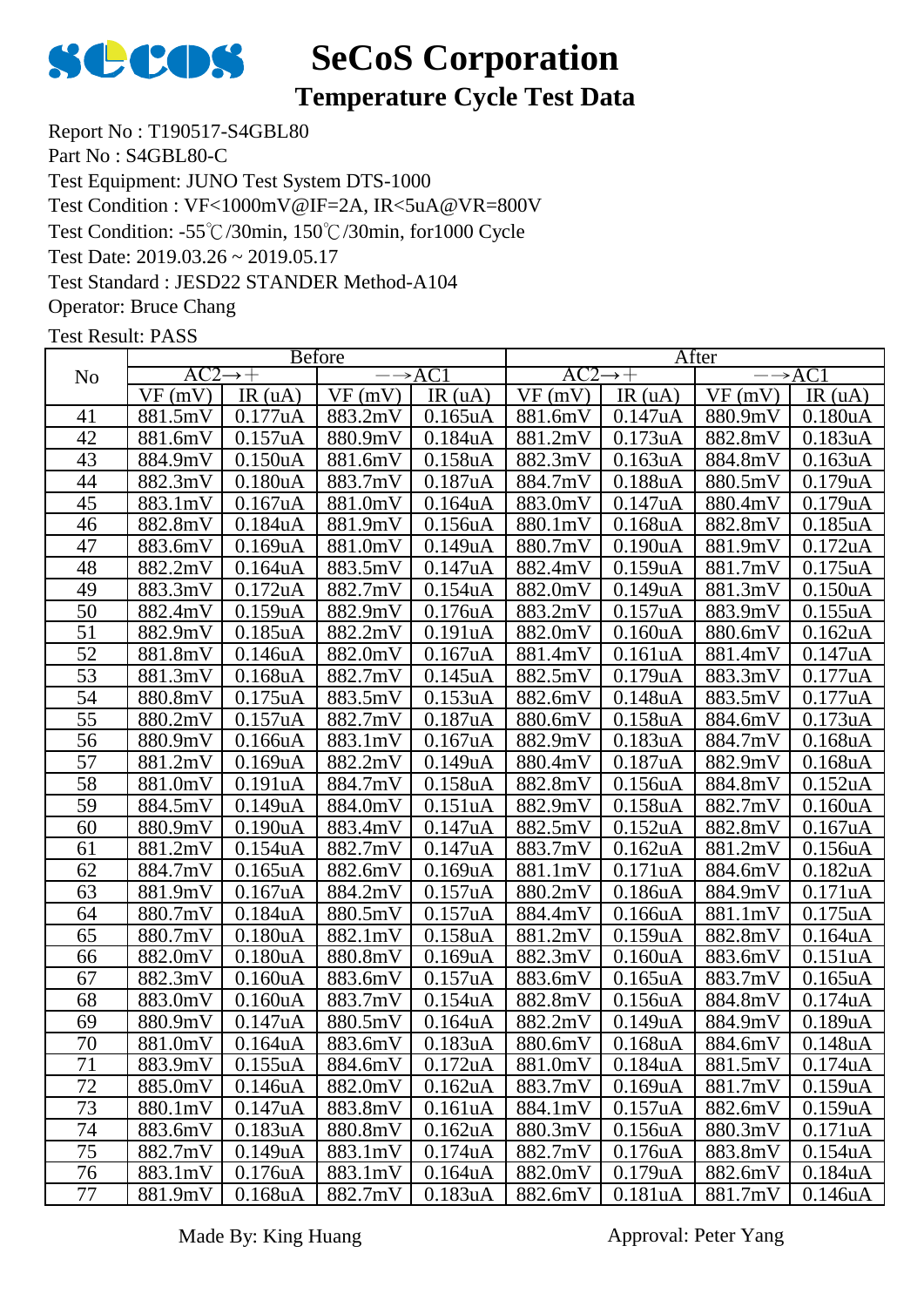## **High Temperature High Humidity Test Data**

Report No : T190517-S4GBL80 Part No : S4GBL80-C Test Equipment: JUNO Test System DTS-1000 Test Condition: 85±2℃, 85±5%RH, 1000Hrs Test Date: 2019.04.03 ~ 2019.05.16 Test Standard : JESD22 STANDER Method-A101 Operator: Bruce Chang Test Condition : VF<1000mV@IF=2A, IR<5uA@VR=800V

|                 |         |                      | <b>B</b> efore |                      | After               |                      |         |                      |  |
|-----------------|---------|----------------------|----------------|----------------------|---------------------|----------------------|---------|----------------------|--|
| N <sub>o</sub>  | AC2     | $\rightarrow +$      |                | $\rightarrow$ AC1    | $AC2 \rightarrow +$ |                      |         | $\rightarrow$ AC1    |  |
|                 | VF(mV)  | IR $(uA)$            | VF(mV)         | IR(uA)               | VF(mV)              | IR(uA)               | VF(mV)  | IR(uA)               |  |
|                 | 884.9mV | 0.145uA              | 880.6mV        | 0.174uA              | 883.8mV             | 0.171uA              | 884.6mV | 0.164uA              |  |
| $\mathbf{2}$    | 881.3mV | 0.158uA              | 884.9mV        | $0.185$ u $A$        | 881.2mV             | 0.172uA              | 881.2mV | 0.164uA              |  |
| 3               | 880.7mV | 0.146uA              | 883.0mV        | 0.180uA              | 883.5mV             | 0.160 <sub>u</sub> A | 883.3mV | 0.161uA              |  |
| $\overline{4}$  | 883.9mV | 0.160 <sub>u</sub> A | 882.2mV        | $0.168u$ A           | 883.9mV             | 0.170uA              | 884.7mV | 0.176uA              |  |
| $\overline{5}$  | 884.4mV | 0.158uA              | 883.6mV        | 0.172uA              | 882.4mV             | 0.171uA              | 881.7mV | 0.171uA              |  |
| 6               | 884.9mV | 0.168uA              | 885.0mV        | 0.173uA              | 884.1mV             | 0.157uA              | 880.7mV | 0.171uA              |  |
| 7               | 881.2mV | $0.165$ uA           | 884.2mV        | 0.156uA              | 881.2mV             | 0.182uA              | 884.4mV | 0.188uA              |  |
| $\overline{8}$  | 881.9mV | 0.167uA              | 882.3mV        | 0.164uA              | 882.1mV             | 0.158uA              | 881.0mV | 0.176uA              |  |
| 9               | 883.0mV | 0.153uA              | 880.1mV        | 0.185 <sub>u</sub> A | 882.5mV             | 0.155uA              | 884.7mV | 0.160 <sub>u</sub> A |  |
| 10              | 880.3mV | 0.174uA              | 881.4mV        | 0.182 <sub>u</sub> A | 882.5mV             | 0.170 <sub>u</sub> A | 881.1mV | 0.166uA              |  |
| 11              | 884.1mV | 0.173uA              | 883.7mV        | 0.162 <sub>u</sub> A | 882.2mV             | 0.153uA              | 883.5mV | 0.191uA              |  |
| 12              | 881.9mV | 0.169uA              | 884.4mV        | 0.150 <sub>u</sub> A | 883.1mV             | 0.183uA              | 883.9mV | 0.174uA              |  |
| 13              | 883.9mV | 0.172 <sub>u</sub> A | 882.8mV        | 0.145uA              | 881.7mV             | 0.182 <sub>u</sub> A | 881.7mV | 0.184 <sub>u</sub> A |  |
| 14              | 883.2mV | 0.147uA              | 883.6mV        | 0.152uA              | 881.0mV             | 0.163uA              | 882.1mV | 0.188uA              |  |
| 15              | 883.0mV | 0.161uA              | 883.5mV        | 0.159uA              | 882.1mV             | 0.182uA              | 881.0mV | 0.169uA              |  |
| 16              | 882.0mV | 0.157uA              | 882.1mV        | 0.155uA              | 884.5mV             | 0.147uA              | 882.7mV | 0.145 <sub>u</sub> A |  |
| 17              | 881.8mV | $0.165$ uA           | 882.4mV        | 0.170uA              | 882.1mV             | 0.171uA              | 881.1mV | 0.187uA              |  |
| 18              | 884.7mV | 0.158uA              | 883.8mV        | 0.164uA              | 882.1mV             | 0.158uA              | 883.6mV | 0.156uA              |  |
| 19              | 884.9mV | 0.190 <sub>u</sub> A | 883.9mV        | 0.167uA              | 883.9mV             | 0.178uA              | 882.1mV | 0.163uA              |  |
| 20              | 882.8mV | 0.164uA              | 881.0mV        | 0.188uA              | 885.0mV             | 0.176uA              | 882.9mV | 0.180uA              |  |
| 21              | 885.0mV | 0.176uA              | 880.5mV        | 0.152 <sub>u</sub> A | 880.7mV             | 0.167uA              | 881.2mV | 0.176uA              |  |
| 22              | 881.5mV | 0.171uA              | 880.7mV        | 0.159uA              | 881.2mV             | 0.154uA              | 881.2mV | 0.160uA              |  |
| 23              | 880.9mV | 0.158uA              | 884.1mV        | 0.169uA              | 880.1mV             | 0.148uA              | 881.9mV | 0.165uA              |  |
| $\overline{24}$ | 881.4mV | 0.169uA              | 883.2mV        | 0.174uA              | 881.9mV             | 0.173uA              | 880.1mV | 0.152 <sub>u</sub> A |  |
| 25              | 880.8mV | 0.180 <sub>u</sub> A | 884.5mV        | 0.151uA              | 883.7mV             | 0.180uA              | 880.5mV | 0.150uA              |  |
| 26              | 884.9mV | 0.145uA              | 881.3mV        | 0.169uA              | 882.4mV             | 0.154uA              | 882.0mV | 0.173uA              |  |
| 27              | 883.7mV | 0.190 <sub>u</sub> A | 883.8mV        | 0.146uA              | 884.3mV             | 0.175uA              | 884.1mV | 0.177uA              |  |
| 28              | 883.7mV | 0.154uA              | 882.3mV        | 0.174uA              | 880.2mV             | 0.157uA              | 883.7mV | 0.187uA              |  |
| 29              | 880.2mV | 0.173uA              | 883.5mV        | 0.175uA              | 880.3mV             | 0.154uA              | 884.0mV | 0.146uA              |  |
| 30              | 884.9mV | 0.160uA              | 883.5mV        | 0.174uA              | 883.5mV             | 0.169uA              | 883.9mV | 0.156uA              |  |
| 31              | 882.3mV | 0.183uA              | 884.6mV        | 0.180 <sub>u</sub> A | 880.4mV             | 0.148uA              | 884.3mV | 0.180 <sub>u</sub> A |  |
| 32              | 880.8mV | 0.158uA              | 882.2mV        | 0.151uA              | 881.5mV             | 0.175uA              | 882.9mV | 0.176uA              |  |
| 33              | 884.0mV | 0.161 <sub>u</sub> A | 883.8mV        | 0.181uA              | 880.8mV             | 0.181uA              | 880.7mV | 0.188uA              |  |
| 34              | 882.9mV | 0.152uA              | 883.6mV        | 0.179uA              | 883.1mV             | 0.180 <sub>u</sub> A | 884.0mV | 0.174uA              |  |
| 35              | 883.5mV | 0.151uA              | 880.2mV        | 0.160uA              | 882.2mV             | 0.176uA              | 884.5mV | $0.175$ uA           |  |
| 36              | 882.8mV | 0.170 <sub>u</sub> A | 880.1mV        | 0.188uA              | 882.7mV             | 0.162 <sub>u</sub> A | 883.3mV | 0.157uA              |  |
| 37              | 881.8mV | 0.177uA              | 881.0mV        | 0.163uA              | 881.8mV             | 0.167uA              | 884.3mV | 0.164uA              |  |
| 38              | 882.3mV | 0.177uA              | 883.4mV        | 0.169uA              | 881.8mV             | 0.160 <sub>u</sub> A | 883.4mV | 0.154uA              |  |
| 39              | 884.1mV | 0.185 <sub>u</sub> A | 883.4mV        | 0.180 <sub>u</sub> A | 884.6mV             | 0.155uA              | 882.7mV | 0.191uA              |  |
| 40              | 884.3mV | 0.169uA              | 883.9mV        | 0.180 <sub>u</sub> A | 883.6mV             | 0.165uA              | 882.7mV | 0.152 <sub>u</sub> A |  |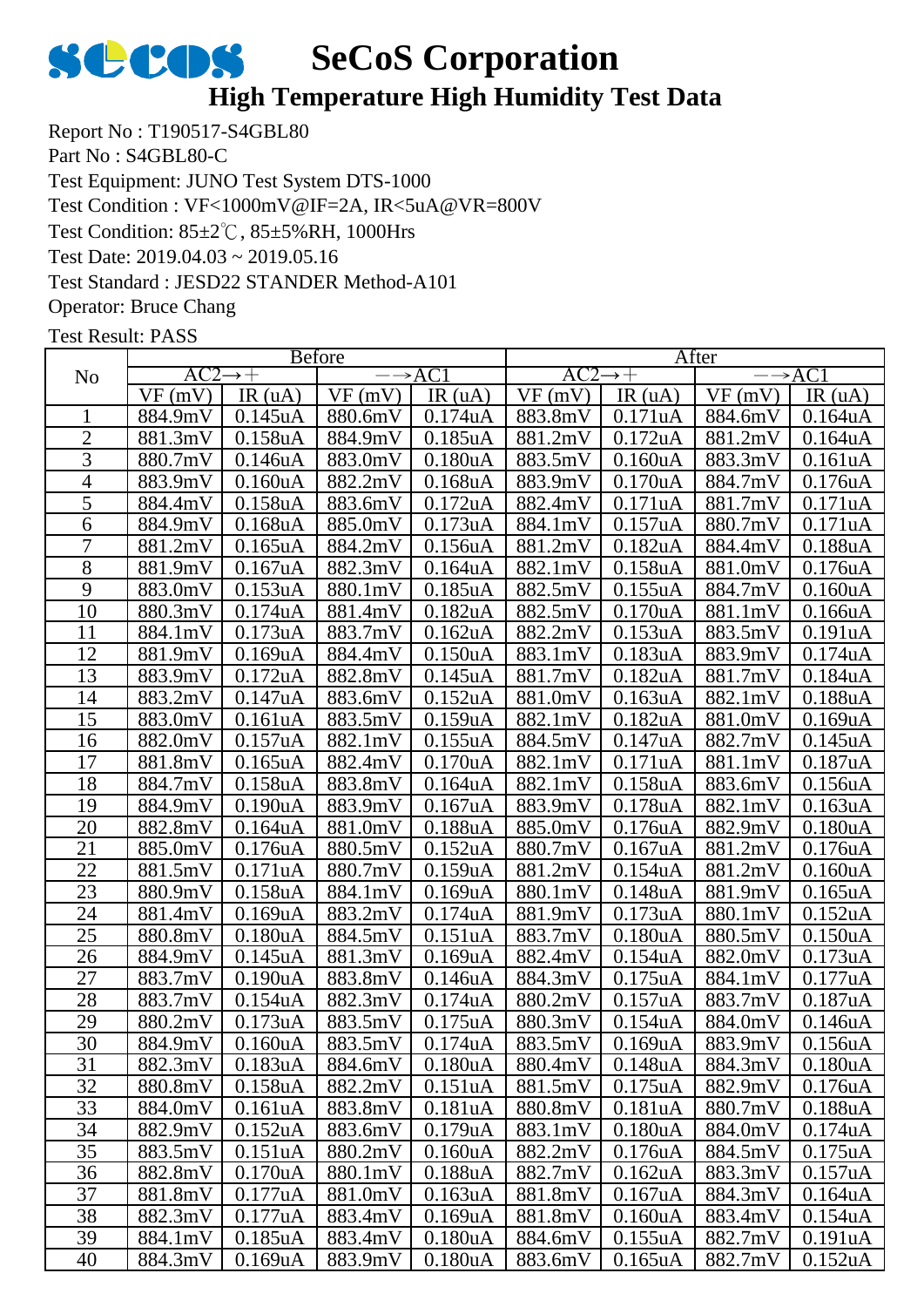## **High Temperature High Humidity Test Data**

Report No : T190517-S4GBL80 Part No : S4GBL80-C Test Equipment: JUNO Test System DTS-1000 Test Condition: 85±2℃, 85±5%RH, 1000Hrs Test Date: 2019.04.03 ~ 2019.05.16 Test Standard : JESD22 STANDER Method-A101 Operator: Bruce Chang Test Condition : VF<1000mV@IF=2A, IR<5uA@VR=800V

|                 |                     |                      | <b>Before</b>     |                      | After               |                      |                   |                      |  |
|-----------------|---------------------|----------------------|-------------------|----------------------|---------------------|----------------------|-------------------|----------------------|--|
| N <sub>o</sub>  | $AC2 \rightarrow +$ |                      | $\rightarrow$ AC1 |                      | $AC2 \rightarrow +$ |                      | $\rightarrow$ AC1 |                      |  |
|                 | VF(mV)              | IR(uA)               | VF(mV)            | IR(uA)               | VF(mV)              | IR $(uA)$            | VF(mV)            | IR $(uA)$            |  |
| 41              | 885.0mV             | 0.160 <sub>u</sub> A | 880.6mV           | 0.152uA              | 881.1mV             | 0.172uA              | 881.1mV           | 0.186uA              |  |
| 42              | 883.8mV             | 0.151uA              | 883.9mV           | $0.160u$ A           | 880.6mV             | 0.183uA              | 880.2mV           | 0.168uA              |  |
| 43              | 880.1mV             | 0.153uA              | 881.2mV           | 0.147uA              | 882.2mV             | 0.155uA              | 883.4mV           | 0.185uA              |  |
| 44              | 883.1mV             | 0.154uA              | 883.4mV           | 0.160 <sub>u</sub> A | 882.1mV             | 0.148uA              | 883.3mV           | 0.153uA              |  |
| 45              | 880.4mV             | 0.162uA              | 882.3mV           | 0.185 <sub>u</sub> A | 884.4mV             | 0.181uA              | 884.4mV           | 0.181uA              |  |
| 46              | 880.5mV             | 0.167uA              | 882.7mV           | 0.175uA              | 883.0mV             | 0.151uA              | 881.9mV           | 0.187uA              |  |
| 47              | 882.3mV             | $0.165$ uA           | 882.8mV           | 0.180 <sub>u</sub> A | 881.5mV             | 0.190uA              | 881.9mV           | 0.166uA              |  |
| 48              | 884.6mV             | 0.174uA              | 883.8mV           | 0.147uA              | 881.7mV             | 0.161uA              | 881.1mV           | 0.148uA              |  |
| 49              | 882.8mV             | 0.187uA              | 881.6mV           | 0.150uA              | 881.5mV             | 0.191 <sub>u</sub> A | 882.7mV           | 0.190uA              |  |
| 50              | 883.8mV             | 0.179uA              | 883.7mV           | 0.158uA              | 884.3mV             | 0.164uA              | 881.6mV           | 0.188uA              |  |
| 51              | 884.0mV             | 0.175uA              | 882.3mV           | 0.187uA              | 881.4mV             | 0.158uA              | 883.5mV           | 0.177uA              |  |
| $\overline{52}$ | 883.1mV             | 0.179uA              | 881.5mV           | 0.188uA              | 883.0mV             | 0.174uA              | 883.4mV           | 0.156uA              |  |
| 53              | 882.3mV             | 0.191uA              | 880.3mV           | 0.149uA              | 885.0mV             | $0.168$ u $A$        | 884.1mV           | 0.159uA              |  |
| 54              | 883.5mV             | 0.168uA              | 883.2mV           | 0.154uA              | 882.0mV             | 0.180uA              | 883.8mV           | 0.151uA              |  |
| 55              | 882.1mV             | 0.154uA              | 883.3mV           | 0.148uA              | 881.3mV             | 0.186uA              | 881.4mV           | 0.172uA              |  |
| $\overline{56}$ | 883.7mV             | 0.160 <sub>u</sub> A | 880.3mV           | 0.146uA              | 881.4mV             | $0.179$ uA           | 883.7mV           | 0.170 <sub>u</sub> A |  |
| 57              | 884.2mV             | 0.184uA              | 882.1mV           | 0.171uA              | 884.3mV             | 0.147uA              | 882.9mV           | $0.185$ uA           |  |
| 58              | 881.8mV             | 0.165uA              | 881.9mV           | 0.146uA              | 880.8mV             | 0.160 <sub>u</sub> A | 882.1mV           | 0.166uA              |  |
| 59              | 880.6mV             | 0.147uA              | 883.8mV           | 0.178uA              | 884.7mV             | 0.179uA              | 882.7mV           | 0.162 <sub>u</sub> A |  |
| 60              | 884.1mV             | 0.189uA              | 881.8mV           | 0.167uA              | 880.6mV             | 0.146uA              | 884.8mV           | 0.166uA              |  |
| 61              | 883.8mV             | 0.185uA              | 881.0mV           | 0.160uA              | 880.2mV             | 0.145uA              | 881.4mV           | 0.154uA              |  |
| 62              | 882.0mV             | 0.181uA              | 881.6mV           | 0.174 <sub>u</sub> A | 881.3mV             | 0.162 <sub>u</sub> A | 881.1mV           | 0.146uA              |  |
| 63              | 884.6mV             | 0.146uA              | 883.8mV           | 0.185uA              | 882.0mV             | 0.170uA              | 881.7mV           | 0.150uA              |  |
| 64              | 884.1mV             | 0.151uA              | 883.7mV           | 0.145uA              | 880.8mV             | 0.163uA              | 884.5mV           | 0.171uA              |  |
| 65              | 880.8mV             | 0.156uA              | 880.5mV           | 0.173uA              | 881.1mV             | 0.182uA              | 880.1mV           | 0.164uA              |  |
| 66              | 884.6mV             | 0.150uA              | 880.4mV           | 0.159uA              | 883.4mV             | 0.153uA              | 882.5mV           | 0.155uA              |  |
| 67              | 881.1mV             | 0.188uA              | 880.7mV           | 0.148uA              | 880.6mV             | 0.169uA              | 881.9mV           | 0.148uA              |  |
| 68              | 883.9mV             | 0.190uA              | 883.4mV           | 0.174uA              | 883.3mV             | $0.165$ uA           | 882.7mV           | 0.178uA              |  |
| 69              | 882.2mV             | 0.186uA              | 883.8mV           | 0.170uA              | 881.8mV             | 0.157uA              | 881.6mV           | 0.158uA              |  |
| $70\,$          | 881.2mV 0.154uA     |                      | $882.2mV$ 0.147uA |                      |                     | $882.8mV$ 0.169uA    | 884.0mV 0.168uA   |                      |  |
| 71              | 882.4mV             | 0.184uA              | 883.9mV           | 0.155uA              | 881.6mV             | 0.170uA              | 882.1mV           | 0.167 <sub>u</sub> A |  |
| 72              | 882.7mV             | 0.147uA              | 882.9mV           | 0.155uA              | 880.4mV             | 0.173uA              | 880.4mV           | 0.180 <sub>u</sub> A |  |
| 73              | 883.2mV             | 0.177uA              | 882.1mV           | 0.154 <sub>u</sub> A | 882.5mV             | 0.162 <sub>u</sub> A | 882.3mV           | 0.181uA              |  |
| 74              | 881.1mV             | 0.149uA              | 883.8mV           | 0.176uA              | 881.6mV             | 0.176uA              | 884.0mV           | 0.160 <sub>u</sub> A |  |
| 75              | 881.5mV             | 0.189uA              | 882.7mV           | 0.156uA              | 882.7mV             | 0.153uA              | 882.4mV           | 0.174uA              |  |
| 76              | 884.9mV             | 0.188uA              | 881.0mV           | 0.174uA              | 880.5mV             | 0.165uA              | 883.1mV           | 0.157uA              |  |
| 77              | 883.9mV             | 0.187uA              | 880.4mV           | 0.161uA              | 883.9mV             | 0.149uA              | 882.8mV           | 0.171uA              |  |